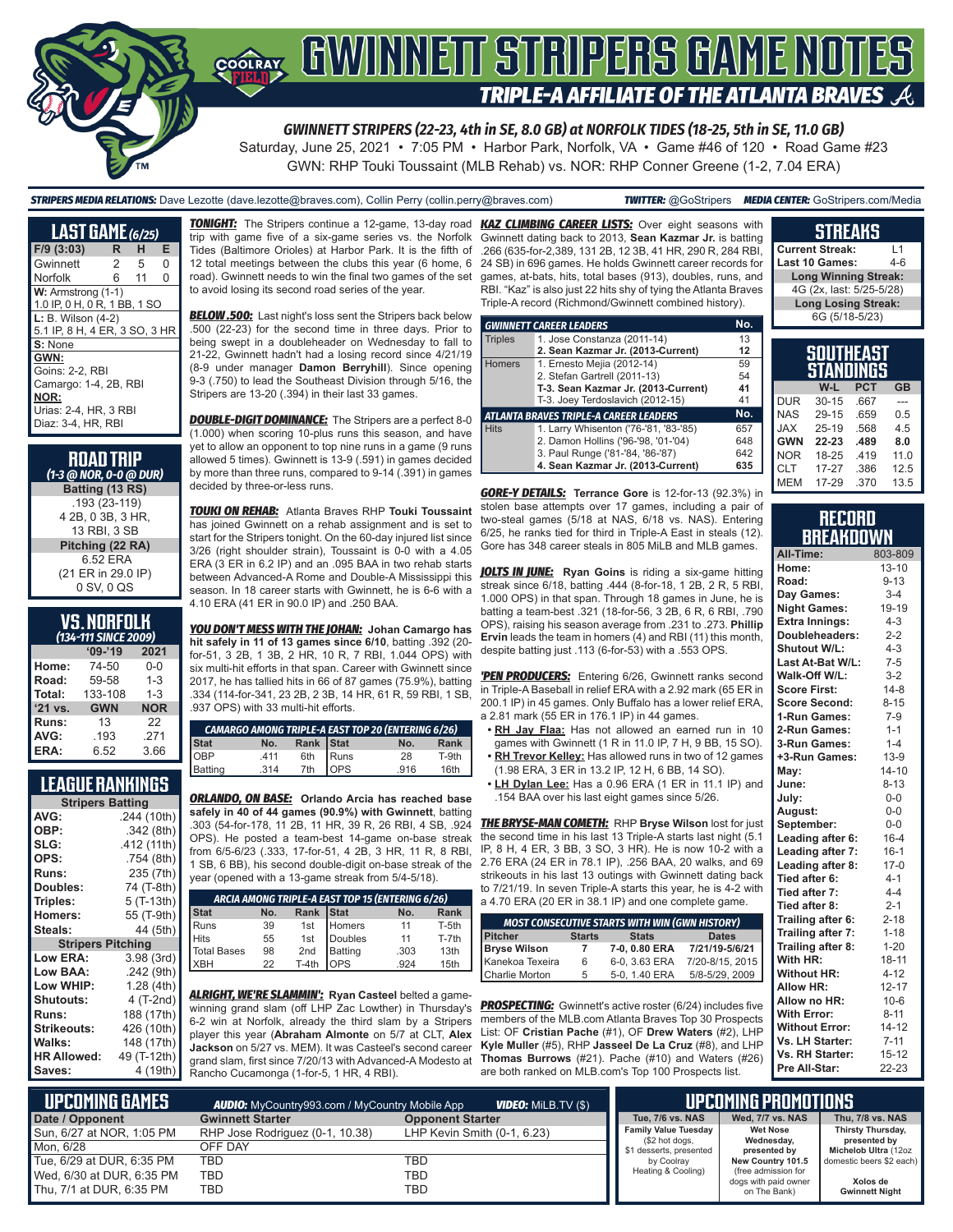

#### *SATURDAY, JUNE 26, 2021 AT NORFOLK*

|                                                                                                                                                                                          |                            | <b>MANAGER MATT TUIASOSOPO</b>                            |                    |                                          |                      |                                                                                                                                       |                                                                               |                                        |                                     | <b>VS. 2021 OPPONENTS</b>                                            |                                           |                                                  |                          |
|------------------------------------------------------------------------------------------------------------------------------------------------------------------------------------------|----------------------------|-----------------------------------------------------------|--------------------|------------------------------------------|----------------------|---------------------------------------------------------------------------------------------------------------------------------------|-------------------------------------------------------------------------------|----------------------------------------|-------------------------------------|----------------------------------------------------------------------|-------------------------------------------|--------------------------------------------------|--------------------------|
| Matt Tuiasosopo is in his first season as Gwinnett manager and his third season<br>as a coach in the Atlanta Braves organization in 2021. He was named the seventh                       |                            |                                                           |                    |                                          |                      | <b>CHA</b>                                                                                                                            | Home<br>---                                                                   | <b>Road</b><br>$5 - 1$                 | Total<br>$5 - 1$                    | COL                                                                  | Home<br>$\overline{\phantom{a}}$          | Road<br>---                                      | <b>Total</b><br>$---$    |
| manager in team history on 3/30/21. Tuiasosopo is both the youngest manager in<br>team history (turned 35 on 5/10) and the first former Gwinnett player to manage the                    |                            |                                                           |                    |                                          |                      | <b>DUR</b><br><b>JAX</b>                                                                                                              | ---<br>$1 - 5$                                                                | ---<br>---                             | $\hspace{0.05cm} \ldots$<br>$1 - 5$ | LOU<br><b>MW DIV</b>                                                 | 4-2<br>$4 - 2$                            | ---<br>$0-0$                                     | $4 - 2$<br>$4 - 2$       |
| club (hit .221 with 19 HR, 73 RBI in 178 games from 2016-17).                                                                                                                            |                            |                                                           |                    |                                          |                      | <b>MEM</b><br><b>NAS</b>                                                                                                              | $5 - 1$<br>$3 - 2$                                                            | $3 - 3$<br>$0-6$                       | $8 - 4$<br>$3 - 8$                  |                                                                      |                                           |                                                  |                          |
| Tuiasosopo made his managerial debut in 2019 with Class-A Rome, leading the club<br>to a 65-74 record and earning Atlanta's Bobby Cox Award for minor league manager                     |                            |                                                           |                    |                                          |                      | NOR                                                                                                                                   | $\overline{\phantom{a}}$                                                      | $1 - 3$                                | $1 - 3$                             |                                                                      |                                           |                                                  |                          |
| of the year. He was set to return to Rome in 2020, but was reassigned to the Braves                                                                                                      |                            |                                                           |                    |                                          |                      | <b>SE DIV</b>                                                                                                                         | $9-8$                                                                         | $9-13$                                 | $18 - 21$                           |                                                                      |                                           |                                                  |                          |
| Alternate Site at Coolray Field once the MiLB season was canceled.                                                                                                                       |                            |                                                           |                    |                                          |                      |                                                                                                                                       |                                                                               |                                        |                                     | <b>LAST AT-BAT WINS (7)</b>                                          |                                           |                                                  |                          |
| Tuiasosopo's Managerial Career<br>With Gwinnett (1 Season):                                                                                                                              |                            | Games<br>45                                               | W-L<br>22-23       | <b>PCT</b><br>.489                       | <b>Playoffs</b><br>0 | The Stripers are 7-5 (.583) in games decided in the last at-bat in 2021.<br>Date/Opponent<br><b>Score</b><br><b>Game-Winning Play</b> |                                                                               |                                        |                                     |                                                                      |                                           |                                                  |                          |
| MiLB Career (2 Seasons):                                                                                                                                                                 |                            | 184                                                       | 87-97              | .473                                     | 0                    | 5/4 at Charlotte                                                                                                                      |                                                                               | 10-9 (12th)                            |                                     |                                                                      |                                           | Almonte scores on E4 (Reynolds)                  |                          |
|                                                                                                                                                                                          |                            | All staff bios available in the 2021 Stripers Media Guide |                    |                                          |                      | 5/9 at Charlotte                                                                                                                      | 5/14 vs. Louisville                                                           | 12-9 (10th)<br>$2-1$ (8th)             |                                     |                                                                      | Camargo RBI single<br>Arcia 2-out solo HR |                                                  |                          |
|                                                                                                                                                                                          |                            | EJECTIONS (2)                                             |                    |                                          |                      |                                                                                                                                       | 5/16 vs. Louisville<br>5/25 vs. Memphis                                       | 5-4 (9th)*<br>$2-1$ (9th) <sup>*</sup> |                                     |                                                                      |                                           | Arcia walk-off solo HR<br>Kazmar walk-off single |                          |
| Player/Coach<br><b>Ryan Goins</b>                                                                                                                                                        |                            | Date/Inning<br>5/25 vs. MEM, 7th Inning                   |                    | <b>Umpire</b><br><b>HP Clint Vondrak</b> |                      |                                                                                                                                       | 6/9-G2 at Memphis<br>6/18 vs. Nashville                                       | $3-1$ (8th)<br>8-7 (10th)*             |                                     |                                                                      | Waters RBI single                         | Arcia scores on E4 (Hiura on Lucroy FC)          |                          |
| <b>MGR Matt Tuiasosopo</b>                                                                                                                                                               |                            | 6/3 vs. JAX, 8th Inning                                   |                    | <b>HP Alex Tosi</b>                      |                      |                                                                                                                                       |                                                                               |                                        |                                     |                                                                      |                                           | *Denotes "walk-off" win                          |                          |
|                                                                                                                                                                                          |                            |                                                           |                    |                                          |                      |                                                                                                                                       |                                                                               |                                        |                                     |                                                                      |                                           |                                                  |                          |
| <b>PCT</b><br>G                                                                                                                                                                          | <b>TC</b>                  | TEAM DEFENSE (5TH IN TRIPLE-A EAST)<br>PO<br>A            | Е                  | <b>DP</b>                                | <b>TP</b>            |                                                                                                                                       | Pitchers (27):                                                                | Lee, Dylan                             |                                     | <b>GWINNETT PLAYERS USED (49 IN 2021)</b><br>Position (22):          |                                           | Martinez, Carlos                                 |                          |
| .985<br>45                                                                                                                                                                               | 1613                       | 413<br>1175                                               | 25                 | 47                                       | 1                    |                                                                                                                                       | Arano, Victor<br>Biddle, Jesse                                                | Lopez, Yoan<br>Martin, Chris           |                                     | Almonte, Abraham<br>Arcia, Orlando                                   |                                           | Morales, Jonathan<br>Pache, Cristian             |                          |
| <b>Catchers</b><br>Casteel, Ryan                                                                                                                                                         | <b>SB</b><br>$\mathbf{1}$  | $\mathsf{cs}$<br><b>ATT</b><br>0<br>$\mathbf{1}$          | <b>PCT</b><br>.000 | PB<br>$\mathbf{1}$                       | W-L<br>$1 - 1$       |                                                                                                                                       | Bradford, Chasen<br>Burrows, Thomas                                           | Muller, Kyle<br>Newcomb, Sean          |                                     | Brugman, Jaycob<br>Camargo, Johan                                    |                                           | Sanchez, Yolmer<br>Snider, Travis                |                          |
| Jackson, Alex<br>Lucroy, Jonathan                                                                                                                                                        | 3<br>15                    | 4<br>1<br>19<br>4                                         | .250<br>.211       | $\mathbf 0$<br>$\overline{1}$            | $6-4$<br>$7 - 12$    |                                                                                                                                       | Chavez, Jesse<br>Davidson, Tucker                                             | Roark, Tanner<br>Rodriguez, Jose       |                                     | Demeritte, Travis                                                    | Casteel, Ryan                             | Unroe, Riley<br>Waters, Drew                     |                          |
| Martinez, Carlos                                                                                                                                                                         | 3                          | 3<br>0                                                    | .000               | $\mathbf{1}$                             | $2 - 1$              |                                                                                                                                       | De La Cruz, Jasseel                                                           | Santana, Edgar                         |                                     | Ervin, Phillip                                                       |                                           |                                                  |                          |
| Morales, Jonathan<br>Total:                                                                                                                                                              | 5<br>27                    | $\overline{2}$<br>7<br>$\overline{7}$<br>34               | .286<br>.206       | $\mathbf 0$<br>3                         | $6-5$<br>22-23       |                                                                                                                                       | Edwards Jr., Carl<br>Flaa, Jay                                                | Tice, Ty<br>Webb, Jacob                |                                     | Goins, Ryan<br>Gore, Terrance                                        |                                           |                                                  |                          |
| <b>Outfield Assists (8):</b>                                                                                                                                                             |                            | Waters (3), Sanchez (2), Almonte (1), Ervin (1),          |                    |                                          |                      |                                                                                                                                       | Greene, Shane<br>Hernandez, Daysbel                                           | Wilson, Bryse<br>Wright, Kyle          |                                     | Heredia, Guillermo<br>Inciarte, Ender                                |                                           |                                                  |                          |
| Pitcher Pickoffs (1):                                                                                                                                                                    | Inciarte (1)<br>Muller (1) |                                                           |                    |                                          |                      |                                                                                                                                       | Horacek, Mitch<br>Johnstone, Connor                                           |                                        |                                     | Jackson, Alex<br>Kazmar Jr., Sean                                    |                                           |                                                  |                          |
| <b>Catcher Pickoffs (2):</b>                                                                                                                                                             |                            | Casteel (1), Jackson (1)                                  |                    |                                          |                      |                                                                                                                                       | Jones, Nate<br>Kelley, Trevor                                                 |                                        |                                     | Kipnis, Jason<br>Lucroy, Jonathan                                    |                                           |                                                  |                          |
|                                                                                                                                                                                          |                            |                                                           |                    |                                          |                      |                                                                                                                                       | Italics = Player no longer in Braves organization                             |                                        |                                     |                                                                      |                                           |                                                  |                          |
|                                                                                                                                                                                          |                            | <b>STARTS</b>                                             |                    |                                          |                      |                                                                                                                                       |                                                                               |                                        |                                     | <b>BASS-LANTA</b>                                                    |                                           |                                                  |                          |
|                                                                                                                                                                                          |                            | <b>By Batting Order</b>                                   |                    |                                          |                      |                                                                                                                                       | Including MLB rehab assignments, 22 players have played for both Gwinnett and |                                        |                                     |                                                                      |                                           |                                                  |                          |
| Waters (29), Inciarte (6), Pache (6), Almonte (1), Arcia (1), Ervin (1), Sanchez (1)<br>1:<br>Arcia (12), Kipnis (11), Goins (7), Pache (7), Waters (3), Almonte (1), Camargo (1),<br>2: |                            |                                                           |                    |                                          |                      | Atlanta in 2021:                                                                                                                      | OF Abraham Almonte                                                            |                                        |                                     |                                                                      |                                           | <b>LHP Sean Newcomb</b>                          |                          |
| Ervin (1), Heredia (1) Sanchez (1)<br>Arcia (30), Camargo (11), Lucroy (3), Jackson (1)<br>3:                                                                                            |                            |                                                           |                    |                                          |                      |                                                                                                                                       | <b>LHP Jesse Biddle</b><br><b>INF Johan Camargo</b>                           |                                        |                                     |                                                                      |                                           | OF Cristian Pache<br>RHP Edgar Santana           |                          |
| Camargo (18), Demeritte (12), Kipnis (4), Lucroy (4), Almonte (3), Jackson (3),<br>4:<br>Kazmar Jr. (1)                                                                                  |                            |                                                           |                    |                                          |                      |                                                                                                                                       | RHP Jesse Chavez<br><b>LHP Tucker Davidson</b>                                |                                        |                                     |                                                                      |                                           | RHP Ty Tice<br>RHP Jacob Webb                    |                          |
| Lucroy (10), Almonte (8), Jackson (5), Kazmar Jr. (5), Demeritte (4), Kipnis (4),<br>5:<br>Camargo (2), Goins (2), Snider (2), Casteel (1), Ervin (1), Sanchez (1)                       |                            |                                                           |                    |                                          |                      |                                                                                                                                       | RHP Carl Edwards Jr.<br>RHP Jay Flaa                                          |                                        |                                     |                                                                      |                                           | <b>RHP Bryse Wilson</b><br>RHP Kyle Wright       |                          |
| Goins (12), Ervin (7), Snider (5), Almonte (4), Kazmar Jr. (4), Lucroy (4),<br>6:<br>Casteel (3), Sanchez (3), Demeritte (2), Jackson (1)                                                |                            |                                                           |                    |                                          |                      |                                                                                                                                       | <b>RHP Shane Greene</b><br>OF Guillermo Heredia                               |                                        |                                     |                                                                      |                                           |                                                  |                          |
| Ervin (11), Goins (9), Kazmar Jr. (8), Snider (7), Sanchez (5), Demeritte (2),<br>7:<br>Morales (2), Almonte (1)                                                                         |                            |                                                           |                    |                                          |                      |                                                                                                                                       | OF Ender Inciarte<br>C Alex Jackson                                           |                                        |                                     |                                                                      |                                           |                                                  |                          |
| Sanchez (15), Morales (8), Ervin (7), Casteel (3), Kazmar Jr. (3), Goins (2),<br>8:<br>Gore (2), Snider (2), Brugman (1), Martinez (1), Unroe (1)                                        |                            |                                                           |                    |                                          |                      |                                                                                                                                       | <b>RHP Nate Jones</b><br><b>INF Sean Kazmar Jr.</b>                           |                                        |                                     |                                                                      |                                           |                                                  |                          |
| Morales (3), Casteel (2), Martinez (2), Gore (1), Sanchez (1), Unroe (1)<br>9:<br>Pitcher Spot (35)                                                                                      |                            |                                                           |                    |                                          |                      |                                                                                                                                       | <b>RHP Chris Martin</b><br>LHP Kyle Muller (MLB Debut)                        |                                        |                                     |                                                                      |                                           |                                                  |                          |
| Lucroy (19), Morales (11), Jackson (10), Martinez (3), Casteel (2)<br>C:                                                                                                                 |                            | <b>By Position</b>                                        |                    |                                          |                      |                                                                                                                                       |                                                                               |                                        |                                     |                                                                      |                                           |                                                  |                          |
| 1B: Camargo (23), Casteel (6), Kazmar Jr. (5), Snider (5), Lucroy (2), Unroe (2),<br>Goins (1), Morales (1)                                                                              |                            |                                                           |                    |                                          |                      |                                                                                                                                       |                                                                               |                                        |                                     | <b>BRAVES ON REHAB</b>                                               |                                           |                                                  |                          |
| Goins (18), Kipnis (15), Sanchez (9), Kazmar Jr. (2), Arcia (1)<br>2B:<br>3B:<br>Kazmar Jr. (14), Sanchez (13), Goins (8), Camargo (7), Arcia (2), Morales (1)                           |                            |                                                           |                    |                                          |                      | <b>Player</b>                                                                                                                         | Six Atlanta players have been assigned to rehab with Gwinnett in 2021.        |                                        |                                     | <b>Injury</b>                                                        |                                           |                                                  | <b>Rehab Dates</b>       |
| Arcia (39), Goins (5), Sanchez (1)<br>SS:<br>LF: Ervin (14), Almonte (9), Waters (8), Snider (5), Gore (3), Demeritte (2), Kipnis (2),                                                   |                            |                                                           |                    |                                          |                      | <b>RHP Chris Martin</b>                                                                                                               |                                                                               |                                        |                                     | Right Shoulder Inflammation (4/7)                                    |                                           |                                                  | $5/5 - 5/11$             |
| Heredia (1), Sanchez (1)<br>Waters (22), Pache (13), Ervin (5), Inciarte (5)<br>CF:                                                                                                      |                            |                                                           |                    |                                          |                      |                                                                                                                                       | OF Ender Inciarte<br>OF Guillermo Heredia                                     |                                        |                                     | Strained Left Hamstring (4/17)<br>Right Hamstring Inflammation (5/1) |                                           |                                                  | $5/6 - 5/12$<br>5/14     |
| RF: Demeritte (17), Ervin (9), Almonte (8), Snider (5), Sanchez (3), Waters (2),                                                                                                         |                            |                                                           |                    |                                          |                      | C Alex Jackson                                                                                                                        | OF Cristian Pache                                                             |                                        |                                     | Strained Left Hamstring (5/2)<br>Right Hamstring Inflammation (5/14) |                                           |                                                  | 5/21-6/9<br>$5/29 - 6/1$ |
| Camargo (1)<br>DH: Kipnis (2), Almonte (1), Arcia (1), Brugman (1), Camargo (1), Casteel (1),                                                                                            |                            |                                                           |                    |                                          |                      |                                                                                                                                       | <b>RHP Touki Toussaint</b>                                                    |                                        |                                     | Right Shoulder Strain (3/26)                                         |                                           |                                                  | 6/22-Current             |
| Demeritte (1), Inciarte (1), Snider (1)                                                                                                                                                  |                            |                                                           |                    |                                          |                      |                                                                                                                                       |                                                                               |                                        |                                     |                                                                      |                                           |                                                  |                          |
|                                                                                                                                                                                          |                            |                                                           |                    |                                          |                      |                                                                                                                                       |                                                                               |                                        |                                     |                                                                      |                                           |                                                  |                          |
|                                                                                                                                                                                          |                            |                                                           |                    |                                          |                      |                                                                                                                                       |                                                                               |                                        |                                     |                                                                      |                                           |                                                  |                          |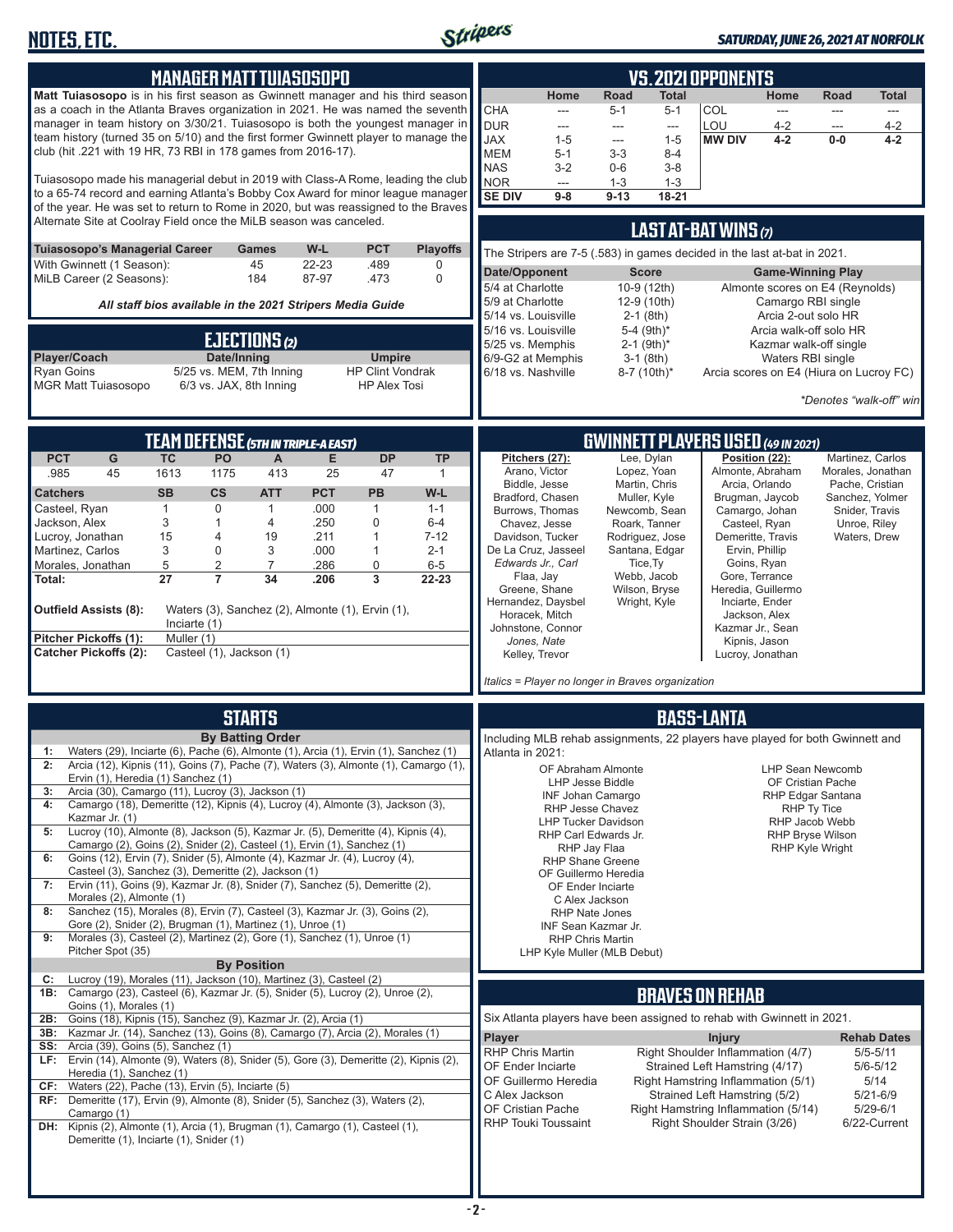## **STARTING PITCHER**



**ON BRAVES 40-MAN ROSTER BIO ON PAGE 95 OF MEDIA GUIDE**

#### *SATURDAY, JUNE 26, 2021 AT NORFOLK*

# **36****touki toussaint**

| B/T: | R/R     | <b>BORN:</b> 6/20/96 in Pembroke Pines, FL (Age 25)                     |
|------|---------|-------------------------------------------------------------------------|
| HT:  | $6 - 3$ | <b>ACQUIRED:</b> Via trade with the Arizona Diamondbacks along with RHP |
| WT:  | 215     | Bronson Arroyo in exchange for INF Phil Gosselin (6/20/15)              |

*TONIGHT'S START:* Toussaint, on Atlanta's 60-day IL since 3/26 (right shoulder strain), makes his first rehab start for Gwinnett in game five of a six-game series at Norfolk ... It is his third rehab start overall, following outings with Advanced-A Rome and Double-A Mississippi (0-0, 4.05 ERA, .095 BAA, 0.75 WHIP) ... Career with Gwinnett, he is 6-6 with a 4.10 ERA, .250 BAA, and 1.46 WHIP in 18 starts (2018-19) ... Makes his first start with the Stripers since 9/1/19 at Durham (loss, 4.2 IP, 3 H, 3 ER, 4 BB, 7 SO).

*2021 SPRING TRAINING:* Went 1-0 with a 2.00 ERA (2 ER in 9.0 IP, 3 H, 4 BB, 9 SO) in four relief outings before being placed on the injured list on 3/26.

*2020 SEASON:* Was a member of Atlanta's Opening Day roster, though he spent most of the year at the Alternate Training Site at Coolray Field ... In two stints with the Braves (7/23-8/24, 9/14), went 0-2 with an 8.88 ERA (24 ER in 24.1 IP), .276 BAA, and 1.77 WHIP in seven games (5 starts) ... Set MLB career highs in innings (6.2) and strikeouts (9) in his lone quality start of the season on 8/6 vs. Toronto, a no-decision (4 H, 3 ER, 1 HR, 0 BB) in the Braves' 4-3 victory.

*MLB CAREER HIGHLIGHTS:* **2018:** Had his contract selected by Atlanta on 8/13 and made his MLB debut, going 2-1 with a 4.03 ERA and .182 BAA in seven games (5 starts) ... Also made his MLB Postseason debut, going 1-0 with a 0.00 ERA and .111 BAA in two games during the NLDS vs. the Los Angeles Dodgers ... **2019:** Made a career-high 24 MLB appearances (1 start), going 4-0 with a 5.62 ERA and .270 BAA.

*MiLB CAREER HIGHLIGHTS:* **2017:** Named Advanced-A Florida's Pitcher of the Year by Atlanta (3-9, 5.04 ERA, .245 BAA in 19 starts) ... **2018:** Earned the Braves' Phil Niekro Award for MiLB Pitcher of the Year after combining to go 9-6 with a 2.38 ERA (36 ER in 136.1 IP) in 24 starts between Double-A Mississippi and Triple-A Gwinnett ... Earned Southern League Midseason All-Star honors and pitched for the World Team in the 2018 MLB All-Star Futures Game (Washington, D.C.).

|              |                  |         |            | <b>TOUSSAINT'S OVERALL STATS</b> |    |           |                          |            |             |
|--------------|------------------|---------|------------|----------------------------------|----|-----------|--------------------------|------------|-------------|
| Year         | Team             | W-L     | <b>ERA</b> | G/GS                             | HR | <b>BB</b> | <b>SO</b>                | <b>BAA</b> | <b>WHIP</b> |
| 2021         | Rome (Adv-A)     | $0 - 0$ | 3.00       | 1/1                              |    |           | 2                        | 111        | 0.67        |
|              | Mississippi (AA) | $0 - 0$ | 4.91       | 1/1                              |    |           | $\overline{\mathcal{A}}$ | .083       | 0.82        |
|              | Gwinnett (AAA)   | $0 - 0$ | - --       | 0/0                              |    |           |                          | ---        |             |
| MiLB Career: |                  | 27-44   | 4.31       | 118/113                          | 52 | 285       | 607                      | 231        | 1.36        |
| MLB Career:  |                  | $6-3$   | 5.97       | 38/11                            | 13 | 63        | 107                      | 247        | 1.60        |

|          | <b>TOUSSAINT'S 2021 SPLITS (WITH GWINNETT)</b> |           |                       |
|----------|------------------------------------------------|-----------|-----------------------|
| Home:    | $0-0, - -$ ERA $(0G)$                          | Road:     | $0-0, - -$ ERA $(0G)$ |
| Day:     | $0-0, - -$ ERA $(0G)$                          | Night:    | $0-0, - -$ ERA (0G)   |
| Starter: | $0-0, - -$ ERA $(0G)$                          | Reliever: | $0-0, - -$ ERA (0G)   |
| Vs. LHB: | .--- BAA. 0 HR                                 | Vs. RHB:  | .--- BAA. 0 HR        |

|                  | <b>TOUSSAINT VS. NORFOLK</b> |            |   |    |      |    |    |           |           |    |  |  |  |  |
|------------------|------------------------------|------------|---|----|------|----|----|-----------|-----------|----|--|--|--|--|
|                  | W-L                          | <b>ERA</b> | G | GS | IP   | н  | ER | <b>HR</b> | <b>BB</b> | SO |  |  |  |  |
| 2018:            | $2 - 0$                      | 1.45       |   |    | 18.2 | 15 |    |           |           | 20 |  |  |  |  |
| 2019:            | $0 - 3$                      | 10.50      |   |    | 12.0 | 19 | 14 |           | 13        | 9  |  |  |  |  |
| 12021:           | 0-0                          | - --       |   |    | 0.0  |    |    |           |           |    |  |  |  |  |
| <b>I</b> Career: | $2 - 3$                      | 4.99       |   |    | 30.2 | 34 |    |           |           | 29 |  |  |  |  |

|             | <b>TOUSSAINT'S HIGHS &amp; LOWS</b> |                                    |
|-------------|-------------------------------------|------------------------------------|
|             | <b>Season</b>                       | Career (MiLB and MLB)              |
| IP:         | 3.2 (6/20 vs. BIR)                  | 8.0 (3x, last: 7/25/18, GWN @ LHV) |
| SO:         | 4 (6/20 vs. BIR)                    | 11 (3x, last: 6/30/18, MIS @ PNS)  |
| BB:         | 2 (6/20 vs. BIR)                    | 7 (8/24/17, MIS @ CHAT)            |
| н:          | 1 (2x, last: 6/20 vs. BIR)          | 11 (4/26/19, GWN vs. TOL)          |
| ER:         | 2 (6/20 vs. BIR)                    | 9 (7/26/15, ROM @ ASH)             |
| Low-Hit CG: |                                     | No 9.0 IP CG                       |
| Low-ER CG:  |                                     | No 9.0 IP CG                       |

|            |                |               |     |   |    |    |           |       |       | TOUSSAINT'S 2021 STARTS (ALL LEVELS) |              |                                       |
|------------|----------------|---------------|-----|---|----|----|-----------|-------|-------|--------------------------------------|--------------|---------------------------------------|
| Team       | Date/Opp.      | <b>Result</b> | -IP | H | R. | ER | <b>HR</b> | BB SO | NP-S  | Opp. Starter                         | <b>Final</b> | <b>Notes</b>                          |
| <b>ROM</b> | $6/15$ vs. BG  | <b>ND</b>     | 3.0 |   |    |    |           |       | 28-18 | Zack Trageton                        | $L. 3-7$     | First MLB rehab start of the season.  |
| <b>MIS</b> | $6/20$ vs. BIR | <b>ND</b>     |     |   |    |    |           |       | 53-33 | Kade McClure                         | W 7-6        | Second MLB rehab start of the season. |

#### **STRIPERS STARTING PITCHERS**

| <b>Pitcher</b>      | $W-L$     | <b>ERA</b> | <b>GS</b> | QS | <b>Team W-L</b> | <b>Run Support</b>     | <b>Last Gwinnett Start</b>                                                |
|---------------------|-----------|------------|-----------|----|-----------------|------------------------|---------------------------------------------------------------------------|
| Davidson, Tucker    | $2 - 1$   | 0.90       |           |    | $2 - 1$         | 5.33 RPG (16 Tot.)     | 5/23 at NAS (L): 6.0 IP, 1 H, 1 R, 1 ER, 1 BB, 9 SO, 1 HR (82p/51s)       |
| De La Cruz, Jasseel | $0 - 2$   | 6.21       | 8         |    | $4 - 4$         | 1.75 RPG (14 Tot.)     | 6/24 at NOR (ND): 2.0 IP, 3 H, 2 R, 1 ER, 3 BB, 1 SO (49p/23s)            |
| Johnstone, Connor   | 1-6       | 7.63       | 10        |    | $3 - 7$         | 2.00 RPG (20 Tot.)     | 6/23-G2 at NOR (L): 2.2 IP, 7 H, 5 R, 5 ER, 1 BB, 2 SO, 2 HR (49p/34s)    |
| Muller, Kyle        | $2 - 1$   | 4.60       |           |    | $6 - 1$         | 4.71 RPG (33 Tot.)     | 6/9-G2 at MEM (ND): 6.0 IP, 1 H, 1 R, 1 ER, 2 BB, 6 SO (88p/53s)          |
| Rodriquez, Jose     | $0 - 1$   | 19.64      | 2         |    | $0 - 2$         | $0.00$ RPG $(0)$ Tot.) | 6/23-G1 at NOR (L): 0.2 IP, 7 H, 8 R, 8 ER, 1 BB, 0 SO, 1 HR (37p/22s)    |
| Toussaint, Touki    | $0-0$     | سيرت       |           |    | $0-0$           | $0.00$ RPG $(0$ Tot.)  | $---$                                                                     |
| Wilson, Bryse       | $4 - 2$   | 4.70       |           |    | $5 - 2$         | 3.29 RPG (23 Tot.)     | 6/25 at NOR (L): 5.1 IP, 8 H, 4 R, 4 ER, 3 BB, 3 SO, 3 HR, 1 WP (95p/58s) |
| Wright, Kyle        | 1-2       | 3.76       |           |    | $2 - 6$         | 1.63 RPG (13 Tot.)     | 6/17 vs. NAS (ND): 5.0 IP, 6 H, 1 R, 1 ER, 4 BB, 5 SO, 1 WP (87p/47s)     |
| l Total:            | $10 - 15$ | 5.08       | 45        |    | $22 - 23$       | 2.64 RPG (119 Tot.)    |                                                                           |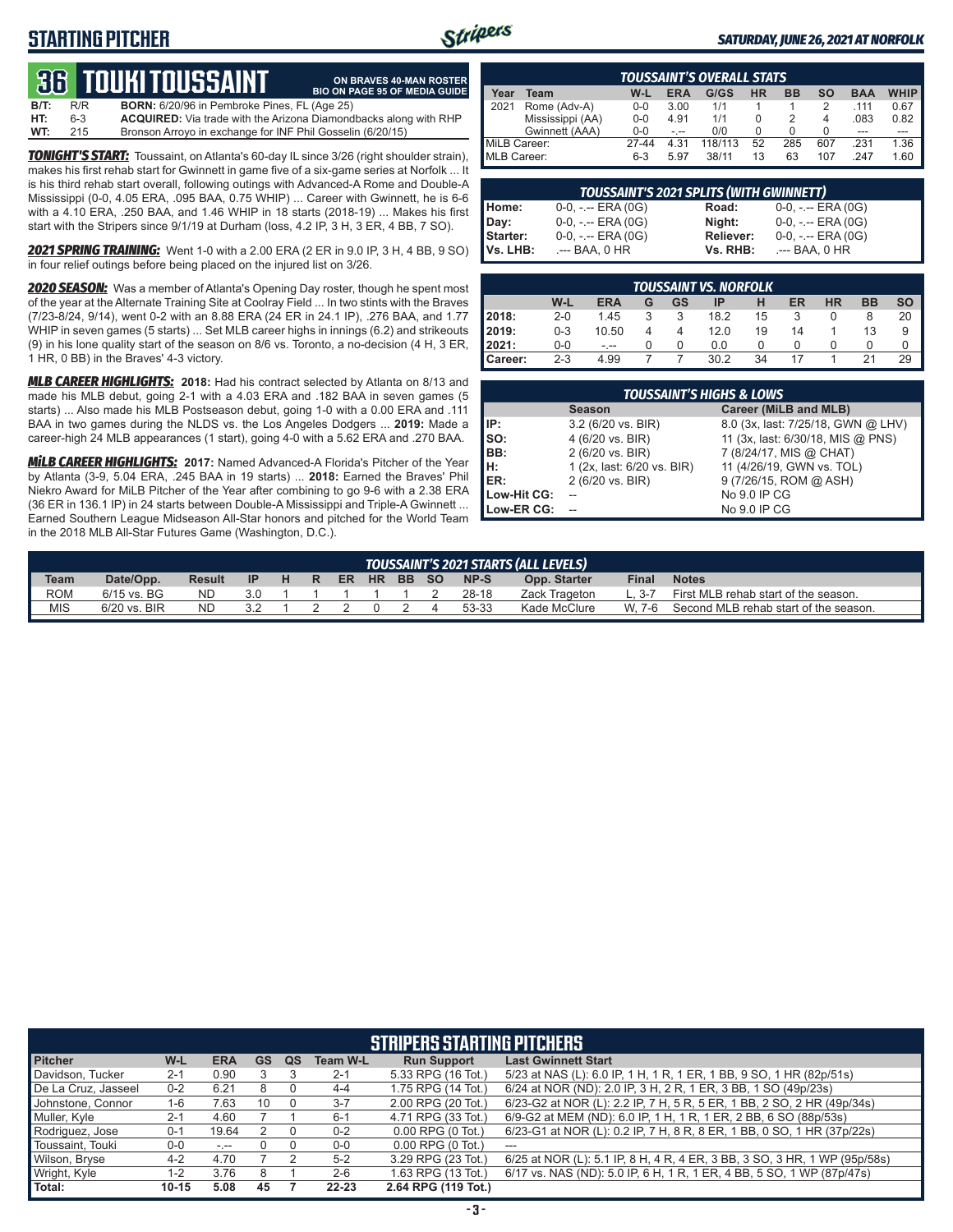## **BULLPEN**



|                     |         |            |    |           |                          |               |              | <b>RELIEF SUMMARY (CURRENT STRIPERS ONLY)</b>                      |                         |
|---------------------|---------|------------|----|-----------|--------------------------|---------------|--------------|--------------------------------------------------------------------|-------------------------|
| <b>Pitcher</b>      | W-L     | <b>ERA</b> | G  | <b>GF</b> | <b>HLD</b>               | <b>SV/OPP</b> | <b>IR/RS</b> | <b>Last Gwinnett Relief Outing</b>                                 | <b>Scoreless Streak</b> |
| Arano. Victor       | $0 - 1$ | 3.00       | 12 | 4         | 2                        | 1/3           | 0/0          | 6/23-G1 at NOR: 2.0 IP, 0 H, 0 R, 0 BB, 2 SO (27p/21s)             | 2G (3.0 IP)             |
| Biddle, Jesse (L)   | $0 - 1$ | 2.70       | 10 |           |                          | 0/1           | 4/2          | 6/25 at NOR: 0.2 IP, 1 H, 0 R, 2 BB, 2 SO, 1 WP (26p/12s)          | 2G (1.2 IP)             |
| Bradford, Chasen    | $3-0$   | 2.82       | 14 |           | 2                        | 0/1           | 2/2          | 6/24 at NOR (W): 2.0 IP, 0 H, 0 R, 1 BB, 3 SO (30p/19s)            | 1G (2.0 IP)             |
| Burrows, Thomas (L) | $1 - 0$ | 3.86       | 12 |           | 3                        | 0/0           | 5/0          | 6/23-G2 at NOR: 1.1 IP, 1 H, 0 R, 1 BB, 3 SO (25p/13s)             | 2G (2.1 IP)             |
| De La Cruz, Jasseel | $0 - 0$ | 5.40       |    |           |                          | 0/0           | 0/0          | 5/11 vs. LOU: 1.0 IP, 0 H, 0 R, 0 BB, 1 SO (9p/7s)                 | 1G (1.0 IP)             |
| Flaa, Jav           | $0 - 1$ | 0.00       | 10 |           |                          | 0/0           | 2/0          | 6/24 at NOR (H): 2.0 IP, 1 H, 0 R, 2 BB, 0 SO (33p/17s)            | 3G (4.0 IP)             |
| Horacek, Mitch (L)  | $1 - 1$ | 6.14       |    |           | $\overline{\phantom{a}}$ | 0/0           | 0/0          | 6/23-G1 at NOR: 1.0 IP, 2 H, 1 R, 1 ER, 0 BB, 2 SO, 1 HR (17p/13s) | $-1G$                   |
| Johnstone, Connor   | $0 - 0$ | 0.00       |    |           |                          | 0/0           | 5/3          | 5/18 at NAS: 1.1 IP, 0 H, 0 R, 0 BB, 1 SO (14p/11s)                | 2G (4.1 IP)             |
| Kelley, Trevor      | $0 - 1$ | .98        | 12 | 6         | 2                        | 0/1           | 4/1          | 6/24 at NAS (H): 2.0 IP, 0 H, 0 R, 1 BB, 4 SO (32p/22s)            | 5G (6.0 IP)             |
| Lee, Dylan (L)      | $1 - 0$ | 1.42       | 12 |           | 2                        | 0/0           | 3/0          | 6/23-G1 at NOR: 2.1 IP, 0 H, 0 R, 0 BB, 2 SO (33p/25s)             | 4G (6.1 IP)             |
| 'Lopez, Yoan        | $2 - 1$ | 3.86       | 9  |           |                          | 0/1           | 2/2          | 6/25 at NOR: 1.0 IP, 2 H, 2 R, 2 ER, 1 BB, 1 SO (22p/14s)          | -1G                     |
| Tice, Ty            | $0 - 0$ | .69        | 5  |           |                          | 0/0           | 2/0          | 6/25 at NOR: 1.0 IP, 0 H, 0 R, 0 BB, 0 SO (12p/8s)                 | 3G (3.0 IP)             |
| Webb, Jacob         | $0-0$   | 2.87       |    | 6         | $\overline{\phantom{a}}$ | 1/1           | 0/0          | 6/24 at NAS: 1.0 IP, 0 H, 0 R, 0 BB, 3 SO (20p/15s)                | 1G (1.0 IP)             |

|                                |           |            | <b>STRIPERS PITCHING BREAKDOWN</b> |                                         |     |           |           |           |            |  |
|--------------------------------|-----------|------------|------------------------------------|-----------------------------------------|-----|-----------|-----------|-----------|------------|--|
|                                | W-L       | <b>ERA</b> | IP                                 | R                                       | ER  | <b>HR</b> | <b>BB</b> | <b>SO</b> | <b>BAA</b> |  |
| <b>Starters:</b>               | $10 - 15$ | 5.08       | 191.1                              | 114                                     | 108 | 29        | 74        | 196       | .272       |  |
| <b>Relievers:</b>              | 12-8      | 2.92       | 200.1                              | 74                                      | 65  | 20        | -74       | 230       | .211       |  |
| Total:                         | $22 - 23$ | 3.98       | 391.2                              | 188                                     | 173 | 49        | 148       | 426       | .242       |  |
| <b>Saves/Opp:</b> 4/14 (28.6%) |           |            |                                    | IR/Scored: 32/10 (31.3%)<br>Holds: $18$ |     |           |           |           |            |  |

|                                                | <b>PITCHING BY MONTH</b> |            |       |    |    |           |    |           |            |  |  |  |  |
|------------------------------------------------|--------------------------|------------|-------|----|----|-----------|----|-----------|------------|--|--|--|--|
|                                                | W-L                      | <b>ERA</b> | IP    | R  | ER | <b>HR</b> | BB | <b>SO</b> | <b>BAA</b> |  |  |  |  |
| May:                                           | 14-10                    | 3.50       | 211.0 | 90 | 82 | 28        | 65 | 240       | 222        |  |  |  |  |
| <b>June:</b><br>July:<br>August:<br>September: | $8 - 13$                 | 4.53       | 180.2 | 98 | 91 | 21        | 83 | 186       | .265       |  |  |  |  |

| <b>SCORELESS INNINGS STREAKS (10-PLUS INNINGS)</b> |           |                  |                       |  |
|----------------------------------------------------|-----------|------------------|-----------------------|--|
| Pitcher                                            | Length    | <b>Dates</b>     | <b>Stats</b>          |  |
| Bradford                                           | 16.0 IP   | 5/7-6/13 (10G)   | 1-0, 6 H, 3 BB, 12 SO |  |
|                                                    | $12.0$ IP | 5/25-6/5 (3GS)   | 1-0, 11 H, 3 BB, 8 SO |  |
| Wright<br>Roark                                    | $11.0$ IP | 6/4-Current (5G) | 1-0, 8 H, 4 BB, 11 SO |  |

### **VICTOR ARANO - RHP - #54**

- **• 2021 with GWN: 5/14 vs. LOU:** Locked down GWN's first save of 2021 (1.0 IP, 1 H). **• 2021 with ATL:** Recalled on 5/8, but did not pitch ... Optioned on 5/10 ... DFA'd and
- outrighted to Gwinnett on 6/6. **• Spring Training:** 0-1, 34.71 ERA, .538 BAA, 1 SV in 3G with Atlanta.
- **• 2020:** Was a member of Philadelphia's 60-man player pool, but spent the entire year at the Alternate Site in Lehigh Valley ... DFA'd by the Phillies on 1/18.
- **• 2019:** Limited to just 6G with Triple-A Lehigh Valley (2-0, 0.00 ERA in 3G) and Philadelphia (1-0, 3.86 ERA in 3G) ... Was on injured list from 4/20-end of season (right elbow inflammation).
- **• Acquired:** Claimed off waivers from Philadelphia (1/22/21) ... Originally signed by the Los Angeles Dodgers as a non-drafted free agent (4/4/13).
- **• MLB Career:** 3-2, 2.65 ERA, .224 BAA, 3 SV in 73G with Philadelphia (2017-19).

#### **JESSE BIDDLE - LHP - #48**

- **• 2021 with GWN: 5/22-6/13:** Posted a 1.50 ERA (1 ER in 6.0 IP) over 6 outings.
- **• 2021 with ATL:** Had his contract selected on 4/17, pitched in 8G with the Braves (0-0, 8.44 ERA, 10 ER in 10.2 IP) ... DFA'd on 5/17, outrighted to Gwinnett on 5/19.
- **• Spring Training:** 0-0, 3.00 ERA, .257 BAA, 2 SV in 9G with Cincinnati ... Released on 3/26 after re-signing as MiLB FA on 12/11/20.
- **• 2020:** Opened the year at Cincinnati's Alternate Training Site ... Contract selected on 8/25 (0-0, 0.00 ERA, 0 ER in 0.2 IP in 1G) ... Placed on 10-day injured list on 8/29 (left shoulder impingement) and missed the remainder of the year.
- **• Acquired:** MiLB FA (4/2/21) ... Originally Philadelphia's 1st-round pick (27th overall) in 2010 out of Germantown Friends High School (Philadelphia, PA).
- **• MLB Career:** 6-2, 5.07 ERA, .261 BAA, 1 SV in 99G with ATL (2018-19, 2021), SEA (2019), TEX (2019), CIN (2020).

### **CHASEN BRADFORD - RHP - #28**

- **• 2021 with GWN:** All 3 of his wins have been 2.0-IP outings: 5/15 vs. LOU (1 H, 0 R, 2 SO), 6/16 vs. NAS (3 H, 1 ER, 3 SO), and 6/24 at NOR (0 H, 0 R, 1 BB, 3 SO) ... **5/7-6/13:** Posted a team-best 16.0-IP scoreless streak over 10G (6 H, 3 BB, 12 SO).
- **• 2020:** Re-signed by Seattle to an MiLB deal on 1/15, but was not included on the Mariners' 60-man player pool ... Did not play.
- **• 2019:** Split time between Seattle (0-0, 4.86 ERA, 1 SV in 12G) and Triple-A Tacoma (0-0, 6.75 ERA, 1 SV in 5G).
- **• Acquired:** MiLB FA (3/15/21) ... Originally the New York Mets' 35th round pick in 2011 out of the University of Central Florida.
- **• MLB Career:** 7-0, 3.89 ERA, .253 BAA, 1 SV in 86G with NYM, SEA (2017-19).

### **THOMAS BURROWS - LHP - #49**

- **• 2021 with GWN: 5/26 vs. MEM:** Earned his first win (1.0 IP, 0 H, 0 R, 2 SO).
- **• MLB.com Prospect Rankings:** #21 (Braves Top 30).
- **• Spring Training:** 0-1, 6.75 ERA, .222 BAA, 0 SV in 4G with Atlanta.
- **• 2020:** Was an NRI to Spring Training, but not included on 60-man player pool. **• 2019:** Went 2-4 with a 4.42 ERA, .221 BAA, and 7 saves (7-for-9) in 43G between Double-A Mississippi and Gwinnett ... Stranded 16 of 17 inherited runners with the Stripers (94.1%) ... Won Atlanta's Bill Lucas Award for community service.
- **• Acquired:** Via trade with Seattle (1/11/17) ... Originally the Mariners' 4th-round pick in 2016 out of the University of Alabama.

### **JAY FLAA - RHP - #45**

- **• 2021 with GWN: Has not allowed an ER over 10G (1 R in 11.0 IP, 7 H, 9 BB, 15 SO, .171 BAA)**.
- **• 2021 with ATL:** From 5/23-5/30, went 0-0 with a 27.00 ERA (4 ER in 1.1 IP) in 1G.
- **• 2021 with BAL:** Contract selected by Baltimore on 4/26 and made his MLB debut on 4/27 vs. the NY Yankees (1.1 IP, 2 BB, 1 SO, struck out Aaron Judge) ... Optioned on 4/28, appeared in 1G with Triple-A Norfolk (0-0, 16.20) ... DFA'd on 5/8.
- **• Spring Training:** 0-0, 3.38 ERA, .200 BAA, 0 SV in 3G with Baltimore.
- **• 2020:** Was not on Baltimore's 60-man player pool, did not play.
- **• 2019:** Went 2-5 with a 4.69 ERA, .256 BAA, and 5 SV in 40G (3 starts) between Double-A Bowie and Norfolk (2-3, 5.24 ERA, 4 SV in 29G during Triple-A debut).
- **• Acquired:** Claimed off waivers from Baltimore (5/11/21) ... Originally the Orioles' 6th-round pick in 2015 out of North Dakota State University (Fargo, ND).
- **• MLB Career:** 0-0, 13.50 ERA, .300 BAA in 2G with Baltimore, Atlanta (2021).

## **MITCH HORACEK - LHP - #59**

- **• 2020 with GWN: 5/14 vs. LOU:** Earned his first win as a Striper (1.0 IP, 1 H, 0 R) ... Was on the Development List from 5/25-5/30 and 6/2-6/15.
- **• Spring Training:** Did not pitch in Atlanta's MLB camp.
- **• 2020:** Signed with Minnesota, but was not on the Twins' 60-man player pool.
- **• 2019:** Pitched for both Double-A Hartford (4-0, 2.48 ERA in 34G) and Triple-A Albuquerque (1-1, 18.75 ERA in 12G) in the Colorado Rockies organization.
- **• Acquired:** MiLB FA (3/25/21) ... Originally Baltimore's 9th-round pick in 2013 out of Dartmouth College (Hanover, NH).

## **TREVOR KELLEY - RHP - #43**

- **• 2021 with GWN: Has allowed runs in just 2 of 12G for a 1.98 ERA (3 ER in 13.2 IP, 12 H, 6 BB, 14 SO, .250 BAA)**.
- **• Spring Training:** Did not pitch in Chicago Cubs' MLB camp ... Released on 4/23.
- **• 2020:** Pitched in 4G with Philadelphia, going 0-0 with a 10.80 ERA ... Outrighted on 8/14 and spent the rest of the season at the Phillies Alternate Site.
- **• 2019:** In 52G with Triple-A Pawtucket, went 5-5 with a 1.79 ERA, .216 BAA, and 12 SV ... Was an International League Midseason and Postseason All-Star and a *Baseball America* Triple-A All-Star ... Led IL in appearances and was T-1st in saves ... Made MLB debut on 7/2 at Toronto and logged 10G with Boston (0-3, 8.64 ERA).
- **• Acquired:** MiLB FA (4/28/21) ... Originally Boston's 36th-round pick in 2015 out of the University of North Carolina at Chapel Hill.
- **• MLB Career:** 0-3, 9.26 ERA, .347 BAA, 0 SV in 14G with BOS (2019), PHI (2020).

### **DYLAN LEE - LHP - #58**

- **• 2021 with GWN: Has a 0.96 ERA (1 ER in 11.1 IP) and .154 BAA over his last 8G since 5/26** ... **5/4 at CLT:** Earned the win in his Stripers' debut (2.0 IP, 1 H, 1 R, 0 ER, 0 BB, 3 SO in 10-9 win in 12 innings) ... **6/11 at MEM:** Recorded his first pro hit, a double (1-for-2, R).
- **• Spring Training:** 0-0, 0.00 ERA, 0 SV in 2G with Miami ... Released on 3/29.
- **• 2020:** Was a non-roster invite to Marlins Spring Training, but was not on Miami's 60-man player pool ... Did not play.
- **• 2019:** Logged 45G between Double-A Jacksonville (0-3, 1.91 ERA, .176 BAA, 13 SV in 32G) and Triple-A New Orleans (1-3, 4.71 ERA, .329 BAA, 0 SV in 13G).
- **• Acquired:** MiLB FA (4/15/21) ... Originally Miami's 10th-round pick in 2016 out of Cal State Fresno (Fresno, CA).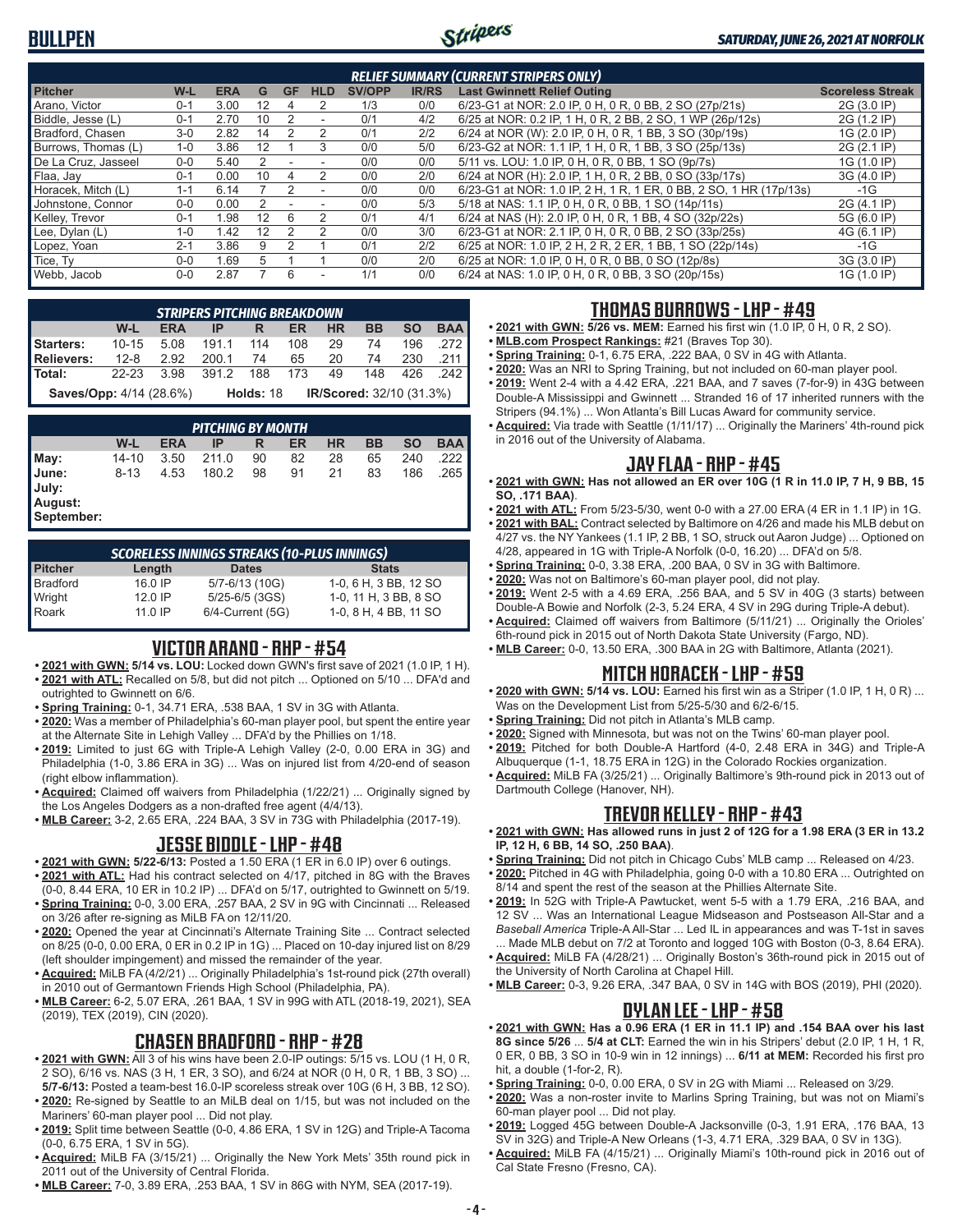## **BULLPEN**

#### **YOAN LOPEZ - RHP - #55**

- **• 2021 with GWN:** Has earned both of his wins with the Stripers in extra innings, 6/9- G2 at MEM (1.0 IP, 1 H, 0 R in 3-1 win in 8 innings) and 6/18 vs. NAS (1.0 IP, 2 H, 1 R, 0 ER, 1 SO in 8-7 win in 10 innings).
- **• 2021 with ARI:** Began the season on Arizona's Opening Day roster ... In 2 stints, went 0-0 with a 6.57 ERA (9 ER in 12.1 IP) and 0 SV (0-for-3) in 13G ... DFA'd on 5/20, traded to Atlanta on 5/22 and optioned to Gwinnett.
- **• Spring Training:** 1-0, 4.91 ERA, .214 BAA, 0 SV in 8G with Arizona.
- **• 2020:** In 20G with Arizona, went 0-1 with a 5.95 ERA, .269 BAA, and 2 holds. **• 2019:** Set MLB career highs in G (70) and holds (21), going 2-7 with a 3.41 ERA,
- .232 BAA, and 1 SV (1-for-4) with the D-backs. **• Acquired:** Via trade with Arizona in exchange for CF Deivi Estrada (5/22/21) ... Originally signed by the D-backs as a NDFA out of Cuba (1/16/15).
- **• MLB Career:** 2-8, 4.25 ERA, .252 BAA, 1 SV in 113G with Arizona (2018-21).

### **TY TICE - RHP - #53**

- **• 2021 with GWN: 6/10 at MEM:** Threw 1.0 scoreless IP (0 H, 0 BB, 1 SO) in his Stripers debut, combining with 5 pitchers on a 2-hit shutout.
- **• 2021 with ATL:** Recalled on 6/20 and pitched once (6/21 at NYM, 1.0 IP, 1 H, 0 R, 1 BB, 0 SO) ... Optioned back to Gwinnett on 6/24.
- **• 2021 with TOR:** Recalled from the Alternate Training Site 3 times (4/9, 4/24, 5/22), went 0-0 with a 5.14 ERA (4 ER in 7.0 IP) in 4G during his MLB debut ... Also pitched once for Triple-A Buffalo (0 ER in 1.0 IP) ... DFA'd on 5/30.
- **• Spring Training:** 1-0, 9.00 ERA, .273 BAA, 0 SV in 6G with Toronto.
- **• 2020:** Spent the entire year at the Blue Jays' Alternate Training Site ... Did not reach the Majors ... Had his contract selected by Toronto on 11/20.
- **• 2019:** Between Double-A New Hampshire and Triple-A Buffalo, went 3-4 with a 2.34 ERA, .196 BAA, and 8 saves (8-for-12) in 46 relief appearances.
- **• Acquired:** Via trade from Toronto in exchange for cash (6/4/21) ... Originally the Blue Jays' 16th-round pick in 2017 out of Central Arkansas.
- **• MLB Career:** 0-0, 4.50 ERA, .303 BAA in 5G with Toronto, Atlanta (2021).

### **JACOB WEBB - RHP - #71**

- **• 2021 with GWN: 6/9-G1 at MEM:** Tallied first save of the year (1.0 IP, 0 H, 0 R, 1 SO in 5-4 win) ... **5/26-6/9:** Struck out 5 over 5.0 scoreless innings (2 H, 0 BB) in 5G.
- **• 2021 with ATL:** Recalled 4 times (4/7, 4/10, 6/5, 6/17) ... In 17G with the Braves, is 1-2 with a 5.29 ERA (10 ER in 17.0 IP) and a .324 BAA.
- **• Spring Training:** 1-0, 2.57 ERA, .222 BAA, 2 HLD in 7G with Atlanta ... Optioned to the Alternate Training Site in Gwinnett on 3/25.
- **• 2020:** Assigned to the Alternate Training Site on 7/19, but missed over a month with a right shoulder strain (placed on 60-day injured list on 7/20) ... Activated on 9/8 and went 0-0 with a 0.00 ERA (0 ER in 10.0 IP) and .200 BAA in 8G ... Made his MLB Postseason debut, going 0-0 with a 9.00 ERA (3 ER in 3.0 IP) in 3G.
- **• 2019:** Made his MLB debut with Atlanta, going 4-0 with a 1.39 ERA (5 ER in 32.1 IP), .205 BAA, 9 holds, and 2 saves (2-for-4) in 36G ... Also logged 10G with Gwinnett (0-1, 6.97 ERA, .225 BAA, 1 SV).
- **• Acquired:** Braves' 18th-round pick in 2014 out of Tabor College (Hillsboro, KS).
- **• MLB Career:** 5-2, 2.28 ERA, .243 BAA, 2 SV in 61G with Atlanta (2019-21).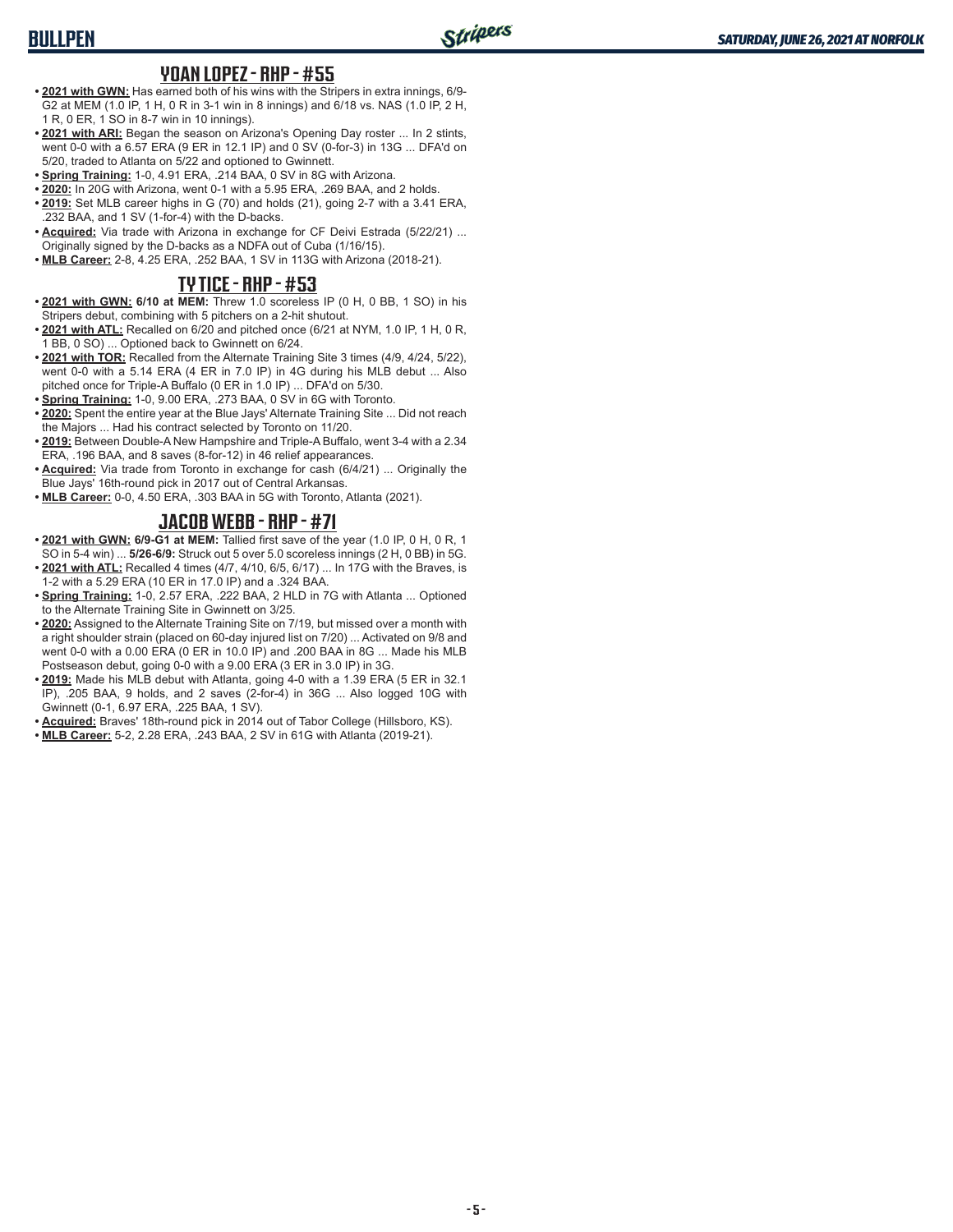#### Stripers **OFFENSE** *SATURDAY, JUNE 26, 2021 AT NORFOLK TOTAL:* .244, 55 HR, .754 OPS *RISP:* .254, 14 HR, .768 OPS *RUNS/INNING: 1 2 3 4 5 6 7 8 9 X TOT Vs. LHP:* .256, 26 HR, .800 OPS *RISP/2O:* .207, 5 HR, .652 OPS **Stripers:** 36 25 15 25 23 24 26 31 20 10 235 *Vs. RHP:* .236, 29 HR, .724 OPS *LOADED:* .277, 3 HR, .889 OPS **Opponents:** 34 24 21 23 11 23 19 16 7 10 188

|               |                |                |    |                          |                |   |                | <b>HOME RUNS</b>       |                                                 |                | <b>MULTI-GAMES</b> |                          |
|---------------|----------------|----------------|----|--------------------------|----------------|---|----------------|------------------------|-------------------------------------------------|----------------|--------------------|--------------------------|
| Player        | 1 <sub>R</sub> | 2R             | 3R | <b>GS</b>                | Tot.           |   |                | Off LH Off RH Team W-L | Last HR with Gwinnett (Regular Season)          | <b>Hit</b>     | <b>RBI</b>         | <b>HR</b>                |
| Almonte       |                |                |    |                          | 3              |   | 2              | $3-0$                  | 5/30/21 vs. MEM, 1R (RH Connor Jones)           | 8              | 5                  |                          |
| Arcia         | 8              | 3              | ۰  | $\overline{\phantom{a}}$ | 11             | 6 | 5              | $6 - 3$                | 6/18/21 vs. NAS, 1R (RH Alec Bettinger)         | 15             | 8                  | $\overline{ }$           |
| Brugman       |                |                |    |                          |                |   |                | $0 - 0$                |                                                 |                |                    |                          |
| Camargo       | 2              | $\overline{2}$ |    |                          | 5              | 3 | 2              | $2 - 2$                | 6/23/21-G1 at NOR, 2R (RH Spenser Watkins)      | 10             | 4                  |                          |
| Casteel       | $\blacksquare$ | $\overline{2}$ |    |                          | 3              |   |                | $2 - 1$                | 6/24/21 at NOR, GS (LH Zac Lowther)             | 4              | 5                  |                          |
| Demeritte     | 4              | 2              |    |                          | 6              | 4 | $\overline{2}$ | $5-1$                  | 5/30/21 vs. MEM, 1R (LH Bernardo Flores Jr.)    |                | 4                  | ۰                        |
| Ervin         | $\overline{2}$ |                |    | $\overline{\phantom{a}}$ |                |   | 2              | $3 - 1$                | 6/24/21 at NOR, 1R (RH Cody Carroll)            | 4              | 4                  | ۰                        |
| Goins         |                |                |    | $\overline{\phantom{a}}$ |                |   |                | $1 - 0$                | 5/4/21 at CLT, 1R (LH Kyle Kubat)               | 9              | 4                  |                          |
| Gore          |                |                |    |                          |                |   |                | $0 - 0$                |                                                 | $\overline{2}$ |                    |                          |
| Heredia       |                |                |    |                          |                |   |                | $0 - 0$                |                                                 |                |                    |                          |
| Inciarte      |                |                |    |                          |                |   |                | $0 - 0$                |                                                 |                |                    |                          |
| Jackson       | 2              |                |    |                          | 5              |   |                | $3-0$                  | 6/9/21-G1 at MEM, 3R (LH Zack Thompson)         | 2              | 4                  | и                        |
| Kazmar Jr.    | $\overline{2}$ |                |    |                          | 4              |   | 3              | $1 - 3$                | 6/6/21 vs. JAX, 1R (RH Parker Bugg)             | $\overline{2}$ | 3                  |                          |
| Kipnis        |                |                |    |                          | $\overline{2}$ |   | $\overline{2}$ | $2 - 0$                | 6/16/21 vs. NAS, 2R (RH Thomas Jankins)         | 4              | 3                  | $\sim$                   |
| Lucroy        |                | ۰              |    | $\overline{\phantom{a}}$ | $\overline{2}$ |   | $\overline{2}$ | $1 - 1$                | 6/10/21 at MEM, 3R (RH Grant Black)             | 3              | 3                  | $\overline{\phantom{a}}$ |
| Martinez      |                |                |    | ۰                        |                |   |                | $0 - 0$                |                                                 | 2              |                    |                          |
| Morales       |                |                |    | $\overline{\phantom{a}}$ |                |   |                | $1 - 0$                | 5/7/21 at CLT, 3R (RH Joe De Carlo)             |                |                    |                          |
| Pache         |                |                |    |                          | $\overline{2}$ |   |                | $1 - 0$                | 6/10/21 at MEM, 2R (LH Tyler Webb), 2nd of Game | $\overline{2}$ | 2                  |                          |
| Sanchez       |                |                |    |                          |                |   |                | $1 - 0$                | 6/16/21 vs. NAS, 3R (RH Miguel Sanchez)         | 3              | 2                  |                          |
| Snider        | 2              |                | ٠  |                          | 2              |   | 2              | $2 - 0$                | 6/18/21 vs. NAS, 1R (RH Patrick Weigel)         |                | $\overline{A}$     |                          |
| <b>Unroe</b>  |                |                | ۰  | ۰                        | ٠              |   |                | $0 - 0$                | 7/19/19 vs. ROC, 1R (RH Drew Hutchison)         |                | ۰                  |                          |
| <b>Waters</b> | $\overline{2}$ |                |    |                          | 3              | 2 |                | $0 - 2$                | 5/19/21 at NAS, 1R/Leadoff (LH Wade LeBlanc)    | 9              | 2                  | и                        |
| Total:        | 29             | 15             | 8  | 3                        | 55             |   |                |                        |                                                 |                |                    |                          |

#### *HOME RUN VARIANTS*

**Back-to-Back Homers (1x):** Almonte (GS) / Snider, 5/7 at CLT (1st Inning)

**Back-to-Back-to-Back Homers (1x):** Arcia (2R) / Camargo / Demeritte, 5/8 at CLT (6th Inning)

**Pinch Hit Homers (2x):**

Demeritte, 5/12 vs. LOU (7th Inning) Casteel, 6/3 vs. JAX (7th Inning)

**Leadoff (Game) Homers (1x):** Waters, 5/19 at NAS

**Walk-Off Homers (1x):**

Arcia (Solo), 5/16 vs. LOU (9th Inning)

| <b>PINCH HITTERS</b> |       |                |                |                |          |                |            |
|----------------------|-------|----------------|----------------|----------------|----------|----------------|------------|
| <b>Player</b>        | AVG.  | AB             | н              | 2B             | 3B       | <b>HR</b>      | <b>RBI</b> |
| Almonte              | 1.000 |                |                | 0              | O        | 0              | 2          |
| Arcia                | ---   | O              | $\Omega$       | $\Omega$       | $\Omega$ | $\mathbf 0$    | $\Omega$   |
| Casteel              | .158  | 19             | 3              | 1              | $\Omega$ | 1              | 4          |
| Demeritte            | .400  | 5              | $\overline{2}$ | 1              | U        | 1              |            |
| Ervin                | .500  | 3              |                | 0              | $\Omega$ | $\mathbf 0$    |            |
| Goins                | .000  | $\overline{2}$ | $\Omega$       | $\Omega$       | $\Omega$ | $\mathbf 0$    | O          |
| Gore                 | .333  | 3              | 1              | $\Omega$       | $\Omega$ | $\Omega$       | 0          |
| Kazmar Jr.           | .000  | 6              | $\Omega$       | $\Omega$       | $\Omega$ | $\mathbf 0$    | 0          |
| Lucrov               | .000  | 3              | $\Omega$       | $\Omega$       | $\Omega$ | $\mathbf 0$    | $\Omega$   |
| <b>Morales</b>       | .000  |                | $\Omega$       | $\Omega$       | $\Omega$ | $\Omega$       | $\Omega$   |
| Pache                | ---   | 0              | 0              | 0              | $\Omega$ | 0              | 0          |
| Sanchez              | .000  | 6              | $\Omega$       | $\Omega$       | $\Omega$ | $\mathbf 0$    | U          |
| Snider               | .091  | 11             |                | $\Omega$       | $\Omega$ | $\mathbf 0$    | $\Omega$   |
| Unroe                | .000  | $\overline{4}$ | $\Omega$       | $\Omega$       | $\Omega$ | $\Omega$       | $\Omega$   |
| Totals:              | .141  | 64             | 9              | $\overline{2}$ | 0        | $\overline{2}$ | 8          |

| <b>STRIPERS BATTING BY MONTH</b>               |            |    |    |    |           |            |           |            |            |            |
|------------------------------------------------|------------|----|----|----|-----------|------------|-----------|------------|------------|------------|
|                                                | <b>AVG</b> | G  | 2B | 3B | <b>HR</b> | <b>RBI</b> | <b>SB</b> | <b>OBP</b> | <b>SLG</b> | <b>OPS</b> |
| $\blacksquare$ May:                            | .254       | 24 | 43 | 2  | 36        | 138        | 24        | .366       | .445       | .811       |
| <b>June:</b><br>July:<br>August:<br>September: | .232       | 21 | 31 | 3  | 19        | 81         | 20        | .312       | .371       | .684       |

|                        |                | <b>HITTING STREAKS (10-PLUS GAMES)</b> |
|------------------------|----------------|----------------------------------------|
|                        | Length/Dates   | <b>Stats</b>                           |
| <b>Player</b><br>Arcia | 13G (5/4-5/18) | .393 (22-56), 4 2B, 7 HR, 17 R, 12 RBI |
|                        |                |                                        |

| ON-BASE STREAKS (10-PLUS GAMES) |                     |                     |  |  |
|---------------------------------|---------------------|---------------------|--|--|
| <b>Player</b>                   | <b>Length/Dates</b> | <b>Stats</b>        |  |  |
| Arcia                           | 14G (6/5-6/23)      | .333 (17-51), 6 BB  |  |  |
| Arcia                           | 13G (5/4-5/18)      | $.393(22-56), 8BB$  |  |  |
| Camargo                         | 10G (5/4-5/23)      | .333 (12-36), 12 BB |  |  |

#### *BATTER'S BOX (CURRENT STRIPERS ONLY)*

| <b>Player</b>     | <b>Season with GWN</b>              | <b>6/25 at NOR</b> | <b>Active Hit Streak</b> | <b>Series at NOR</b>            |
|-------------------|-------------------------------------|--------------------|--------------------------|---------------------------------|
| Arcia, Orlando    | .303, 11 HR, 26 RBI, 4 SB, .924 OPS | 1-3, R, BB         | 1G (Since 6/25)          | .154 (2-13), 2 R, RBI           |
| Camargo, Johan    | .314, 5 HR, 17 RBI, 0 SB, .916 OPS  | 1-4, 2B, RBI       | 6G (Since 6/18)          | .286 (4-14), 2B, HR, 3 R, 3 RBI |
| Casteel, Ryan     | .269. 3 HR. 15 RBI. 0 SB. .853 OPS  | <b>DNP</b>         | 1G (Since 6/24)          | .250 (1-4), HR, R, 4 RBI        |
| Ervin, Phillip    | .180. 4 HR. 16 RBI. 7 SB. .651 OPS  | $0-3$ , BB         | -1G                      | .111 (1-9), HR, 2 R, 2 RBI      |
| Goins, Ryan       | .273. 1 HR. 16 RBI. 0 SB. .730 OPS  | 2-2. RBI. 2 BB     | 6G (Since 6/18)          | .500 (6-12), 2B, 2R, 2RBI       |
| Gore, Terrance    | .250, 0 HR, 0 RBI, 12 SB, .681 OPS  | <b>DNP</b>         | -1G                      | $.000(0-3)$ , SB                |
| Kazmar Jr., Sean  | .190. 4 HR. 14 RBI. 1 SB. .634 OPS  | <b>DNP</b>         | -5G                      | $.000(0-3)$                     |
| Kipnis, Jason     | .246. 2 HR. 8 RBI. 0 SB. .749 OPS   | $0-4.$ SO          | -1G                      | $.182(2-11), 22B$               |
| Lucroy, Jonathan  | .213, 2 HR, 15 RBI, 0 SB, .659 OPS  | <b>DNP</b>         | 1G (Since 6/24)          | $.200(1-5)$ , R                 |
| Morales, Jonathan | .100. 1 HR. 6 RBI. 0 SB. .278 OPS   | $0 - 4$            | -1G                      | $.143(1-7)$                     |
| Pache, Cristian   | .235, 2 HR, 6 RBI, 1 SB, .709 OPS   | <b>DNP</b>         | 1G (Since 6/24)          | $.125(1-8)$                     |
| Sanchez, Yolmer   | .190. 1 HR. 11 RBI. 3 SB. .564 OPS  | $1 - 4$            | 1G (Since 6/25)          | .273 (3-11), RBI                |
| Snider, Travis    | .172. 2 HR. 4 RBI. 0 SB. .657 OPS   | $0 - 4$            | -1G                      | $.143(1-7)$                     |
| Waters, Drew      | .246, 3 HR, 10 RBI, 10 SB, .728 OPS | 0-4, R, BB         | -5G                      | $.000$ (0-12), 2 R, 2 SB        |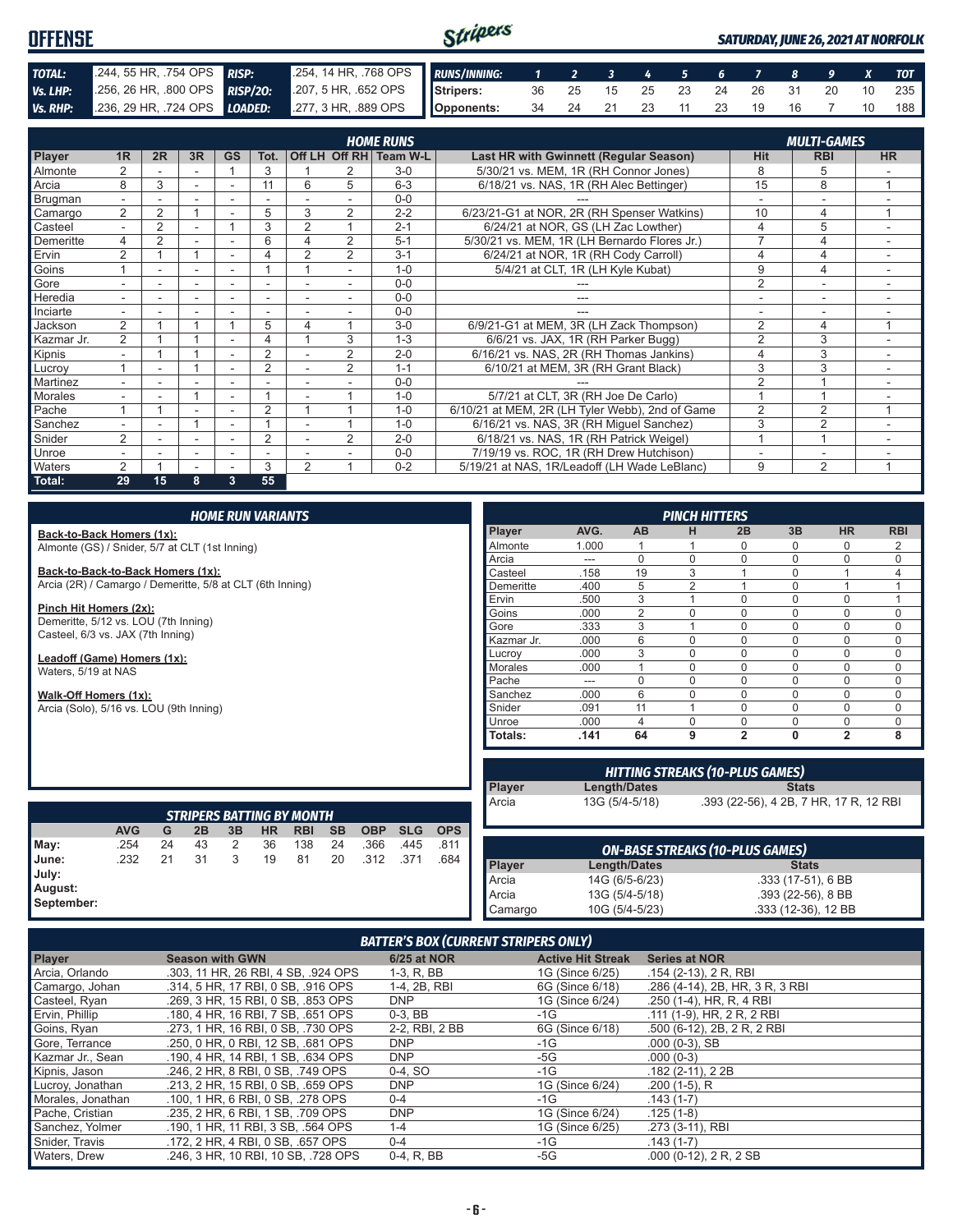### **ORLANDO ARCIA - SS - #13**

- **• Leaderboard:** Entering 6/26, ranks among Triple-A East top 10 in R (1st, 39), H (1st, 54), TB (2nd, 98), XBH (T-4th, 22), HR (T-5th, 11), and 2B (T-7th, 11).
- **• 2021 with GWN: 5/4-5/18:** Hit safely in each of his first 13G (.393, 7 HR, 17 R, 12 RBI, 2 SB, 1.301 OPS) ... **5/9 at CLT:** Tied GWN's single-game homer record with 3 solo blasts (3-for-4, 4 R, 4 RBI) ... **5/15 vs. LOU:** Launched game-winning solo HR (#6) in 8th ... **5/16 vs. LOU:** Blasted walk-off solo HR (#7) in 9th ... **6/10 at MEM:** Set season high with 4 hits (4-for-5, 2B, 2 R) ... **6/18 vs. NAS:** Went 3-for-5 with 3 XBH, including solo HR (#11) and game-tying double in 10th, scored walk-off winning run
- ... **6/5-6/23:** Posted a team-best 14G on-base streak, batting .333 (17-for-51, 4 2B, 3 HR, 11 R, 8 RBI, 1 SB, 6 BB) in that span.
- **• 2021 with MIL:** Was on Milwaukee's Opening Day roster and batted .091 (1-for-11, 1 RBI) in 4G before being traded to Atlanta on 4/6 (sent to Alternate Training Site). **• Spring Training:** .191, 4 2B, 4 R, 6 RBI, .517 OPS in 19G with Milwaukee.
- **• 2020:** Spent 59 games with the Brewers, batting .260 (10 2B, 1 3B, 5 HR, 22 R, 20 RBI, 2 SB) ... Played in 2 Postseason games (.143, 1-for-7, 1 HR, 2 RBI).
- **• Acquired:** Via trade with Milwaukee in exchange for RHP Chad Sobotka and RHP Patrick Weigel (4/6/21) ... Originally signed by Milwaukee as a NDFA (10/22/10).
- **• MLB Career:** .244, 69 2B, 7 3B, 42 HR, 180 RBI, 39 SB in 542G with Milwaukee (2016-21) ... Played in the Postseason from 2018-20 (.295, 4 HR, 6 RBI in 13G).

### **JOHAN CAMARGO - INF - #17**

- **• Leaderboard:** Entering 6/26, ranks among Triple-A East top 10 in OBP (6th, .411), AVG (7th, .314), and R (T-9th, 28).
- **• 2021 with GWN: Has hit safely in 11 of 13G since 6/10, batting .392 (20-for-51, 3 2B, 1 3B, 2 HR, 10 R, 7 RBI, 1.044 OPS)** ... **5/4-5/22:** Hit safely in each of his first 9G (.364, 2 2B, 3 HR, 13 R, 8 RBI) ... **5/8 at CLT:** Notched his first career multi-homer game (2-for-4, 2 HR, 2 RBI) ... **6/5 vs. JAX:** Started 5-4-3 triple play, Gwinnett's first since 5/28/19 at TOL ... **6/10 at MEM:** Homered for first time since 5/8 (2-run, #4) in 4-for-5, 2-RBI effort.
- **• Gwinnett Career:** Has hits in 66 of 87G (75.9%) since 2017, batting .334 (114-for-341, 23 2B, 2 3B, 14 HR, 61 R, 59 RBI, 1 SB, .937 OPS).
- **• 2021 with ATL:** In 5 stints with the Braves, batting .000 (0-for-15, 1 R) in 14G.
- **• Spring Training:** .186, 2 2B, 1 HR, 4 R, 3 RBI in 18G with Atlanta.
- **• 2020:** Made Braves' Opening Day roster and batted .200 (8 2B, 4 HR, 16 R, 9 RBI) in 35G ... Added to the NLCS roster in place of injured Adam Duvall prior to Game 2 and played in 4G (.250, 2-for-8, 1 2B, 1 RBI).
- **• Acquired:** NDFA (7/2/10) out of Panama City, Panama.
- **• MLB Career:** .258, 68 2B, 4 3B, 34 HR, 144 RBI, 2 SB in 360G with Atlanta (2017- 21) ... Played in 2018 and 2020 Postseasons (.087, 1 2B, 1 RBI in 8G).

### **RYAN CASTEEL - 1B/C - #9**

- **• 2021 with GWN: 5/15-5/18:** Had 6 RBI in 3G span, including 5/15 vs. LOU (1-for-2, GW 3-run double, 3 RBI) and 5/16 vs. LOU (1-for-3, HR, 2 RBI) ... **6/2 vs. JAX:** Notched a pinch-hit 2-run double ... **6/3 vs. JAX:** Hit a pinch-hit 2-run HR (#2) ... **6/24 at NOR:** Crushed game-winning grand slam (#3) in 6-2 victory (1-for-4, 4 RBI), his 2nd career slam (first since 7/20/13 with Adv-A Modesto vs. Rancho Cuca.).
- **• Spring Training:** Did not play in Atlanta's MLB camp.
- **• 2020:** Was not on the Braves' 60-man player pool ... Did not play. **• 2019:** Played 118G with Double-A Mississippi, batting .263 (21 2B, 2 3B, 21 HR, 73 RBI, .811 OPS) ... Ranked 2nd in the Southern League in homers and RBI, 3rd in slugging (.477) ... Was his 2nd career 20-homer season (hit 22 in 2013).
- **• Acquired:** MiLB FA (3/14/21) ... Originally Colorado's 17th-round pick in 2010 out of Cleveland State Community College (Cleveland, TN).

### **PHILLIP ERVIN - OF - #18**

- **• 2021 with GWN: 6/2 vs. JAX:** Hit a decisive 3-run HR (#1) and tallied a seasonhigh 4 RBI (1-for-4, R) ... **6/13 at MEM:** Belted a game-tying 2-run HR (#2) with 2 outs in the 9th of an eventual 7-6 loss (1-for-3, 1 R, 2 RBI).
- **• Spring Training:** .276, 0 HR, 2 RBI, 1 SB, .647 OPS in 18G with Atlanta ... DFA'd on 3/28, outrighted to the Alternate Training Site on 4/3.
- **• 2020:** Between Cincinnati and Seattle, hit .149 with 3 2B, 4 RBI, 1 SB in 37G ... DFA'd by the Reds (8/28), Mariners (12/16), and Chicago Cubs (2/20/21).
- **• Acquired:** Off waivers from the Chicago Cubs (2/22/21) ... Originally Cincinnati's 1st-round pick (27th overall) in 2013 out of Samford University (Homewood, AL).
- **• MLB Career:** .247, 26 2B, 8 3B, 17 HR, 68 RBI, 15 SB in 237G with CIN, SEA (2017-20) ... Talled 7 of his 8 career triples in 2019 (ranked 7th in NL).

#### **RYAN GOINS - INF - #8**

- **• 2021 with GWN: Hitting .321 (18-for-56, 3 2B, 6 R, 6 RBI) in 18G in June** ... **5/4 at CLT:** Hit Gwinnett's first homer of the season (opposite field, solo) ... **5/12 vs. LOU:** Set season highs for hits (3-for-4) and RBI (3) ... **5/27-6/9:** Posted a 7G hitting streak (.375, 9-for-24, 2 2B, 3 R, 2 RBI).
- **• Triple-A Career:** Has played for BUF (2013-16), LHV (2018), CLT (2019), and GWN (2021) ... Was teammates with MGR Matt Tuiasosopo in 2014 with the Bisons.
- **• Spring Training:** .391, 2 2B, 0 HR, 5 RBI, 0 SB, .960 OPS in 16G with Atlanta. **• 2020:** Played in 14G with the Chicago White Sox, batting .000 (0-for-9, 4 R) ... Spent most of the year at the Alternate Training Site in Schaumburg, IL.
- **• Acquired:** MiLB FA (2/25/21) ... Originally Toronto's 4th-round pick in 2009 out of Dallas Baptist University (Dallas, TX).
- **• MLB Career:** .228, 71 2B, 12 3B, 22 HR, 158 RBI in 555G with TOR, KC, CWS (2013-20) ... Played for TOR in 2015, 2016 Postseason (.146, 1 HR, 5 RBI in 14G).

#### **TERRANCE GORE - OF - #5**

- **• Leaderboard:** Entering 6/26, ranks among Triple-A East top 10 in SB (T-3rd, 12). **• 2021 with GWN:** Is 12-for-13 (92.3%) in stolen base attempts over 17G, has a pair of 2-steal games (5/18 at NAS, 6/18 vs. NAS) ... **6/9-G2 at MEM:** Stole 3rd and scored winning run in 8th inning of 3-1 victory.
- **• Spring Training:** Did not play in Atlanta's MLB camp.
- **• 2020:** Logged 2G in his lone season with the Los Angeles Dodgers (0 PA).
- **• Acquired:** MiLB FA (2/18/21) ... Originally Kansas City's 20th-round pick in 2011 out of Gulf Coast Community College (Panama City, FL).
- **• MLB Career:** .224, 2 2B, 1 3B, 0 HR, 1 RBI, 40 SB in 102G with KC, CHC, LAD (2014-20) ... Played in the Postseason with KC (2014-15) and CHC (2018), going 0-for-2 with 3 R, 5 SB ... Won World Series with the Royals in 2015.

### **SEAN KAZMAR JR. - INF - #4**

- **• 2021 with GWN: 5/25 vs. MEM:** Lined a walk-off single in the 9th for a 2-1 win, his first career walk-off RBI with Gwinnett ... **6/6 vs. JAX:** Tied Joey Terdoslavich for 3rd on Gwinnett's career home run list (#41, 1-for-4, 1 RBI).
- **• Gwinnett Career:** Batting .266 (635-for-2389, 131 2B, 12 3B, 41 HR, 290 R, 284 RBI, 24 SB) in 696G over 8 seasons ... Leads Gwinnett in career G, AB, H, TB (913), 2B, R, RBI ... Ranks 2nd in career 3B (12) ... Ranks T-3rd in career HR (41).
- **• 600 Club:** His 635 hits are 4th-most in Richmond/Gwinnett history (Larry Whisenton leads with 657 hits) ... Is one of 5 players in RICH/GWN history with 600 hits.
- **• 2021 with ATL:** Contract selected on 4/17, has spent 2 stints with Atlanta (4/17- 4/23, 5/4-5/7), going 0-for-2 ... Pinch hit on 4/17 at the Chicago Cubs, marking his first MLB appearance in 4,589 days since 9/23/08 with San Diego ... The last player with a bigger gap between MLB appearances was Ralph Winegarner (13 years, 14 days between 6/23/36 with CLE and 7/7/49 with STL).
- **• Spring Training:** .409, 3 HR, 9 RBI, 0 SB, 1.415 OPS in 25G with Atlanta.
- **• 2020:** Was an NRI to Braves Spring Training, but not on 60-man player pool.
- **• Acquired:** MiLB FA (12/7/20) ... Originally San Diego's 5th-round pick in 2004 out of the College of Southern Nevada.
- **• MLB Career:** .195, 1 2B, 0 3B, 0 HR, 2 RBI in 22G with San Diego (2008) and Atlanta (2021).

## **JASON KIPNIS - INF - #22**

- **• 2021 with GWN: 5/28 vs. MEM:** Belted a decisive 3-run HR (#1, 2-for-3, 3 RBI) ... **6/16 at NAS:** Hit another game-winning HR (#2), a 2-run shot (2-for-4, 2 R, 2 RBI).
- **• Spring Training:** .241, 1 2B, 1 HR, 2 R, 3 RBI in 12G with Atlanta ... Released on 3/27, re-signed to MiLB deal on 3/29.
- **• 2020:** In his lone season with the Chicago Cubs, hit .237 (8 2B, 1 3B, 3 HR, 16 RBI, 1 SB) in 44G ... Played in 2G during the Postseason (0-for-3, 1 BB, 1 SO) ... Elected Free Agency on 10/28.
- **• Acquired:** MiLB FA (3/29/21) ... Originally Cleveland's 2nd-round pick in 2009 out of Arizona State University (Tempe, AZ).
- **• MLB Career:** .260, 260 2B, 24 3B, 126 HR, 545 RBI, 136 SB in 1,165G with CLE, CHC (2011-20) ... Was 2-time AL All-Star with the Indians (2013, 2015) ... Hit .192 (3 2B, 1 3B, 4 HR, 9 RBI) in 26G during the Postseason with CLE (2013, 2016-18) and CHC (2020).

### **JONATHAN LUCROY - C - #62**

- **• 2021 with GWN: 5/26 vs. MEM:** Went 2-for-4 with a 3-run double and 4 RBI ... **6/10 at MEM:** Blasted a 3-run homer (#2, 2-for-3, 3 RBI) ... **6/18 at NAS:** Hustled up the 1B line to force a walk-off throwing error (Keston Hiura) in 8-7 win (1-for-5, 2B, RBI). **• 2021 with WSH:** Signed by Washington on 4/6, played 5G (.357, 5-for-14, 1 2B, 2
- RBI) ... DFA'd on 4/12, outrighted and elected free agency on 4/14.
- **• Spring Training:** .333, 1 2B, 1 R, .867 OPS in 14G with Chicago White Sox ... Released on 3/30 (had signed a MiLB deal on 2/11).
- **• 2020:** Signed by Boston to a MiLB deal on 2/19 ... Contract selected on 7/17 and played in 1G (7/24 vs. BAL, no AB) ... DFA'd on 7/29, released on 9/15 ... Signed with Philadelphia on 9/15 and joined Alternate Site (no MLB call-up).
- **• Acquired:** MiLB FA (5/17/21) ... Originally Milwaukee's 3rd-round pick in 2007 out of the University of Louisiana-Lafayette.
- **• MLB Career:** .274, 217 2B, 24 3B, 108 HR, 547 RBI, 30 SB in 1,208G with MIL, TEX, COL, OAK, LAA, CHC, BOS, WSH (2010-21) ... 2-time NL All-Star (2014, 2016 with MIL) ... Played in Postseason for MIL (2011), TEX (2016), COL (2017), OAK (2018), batting .235 with 1 HR, 6 RBI in 15G.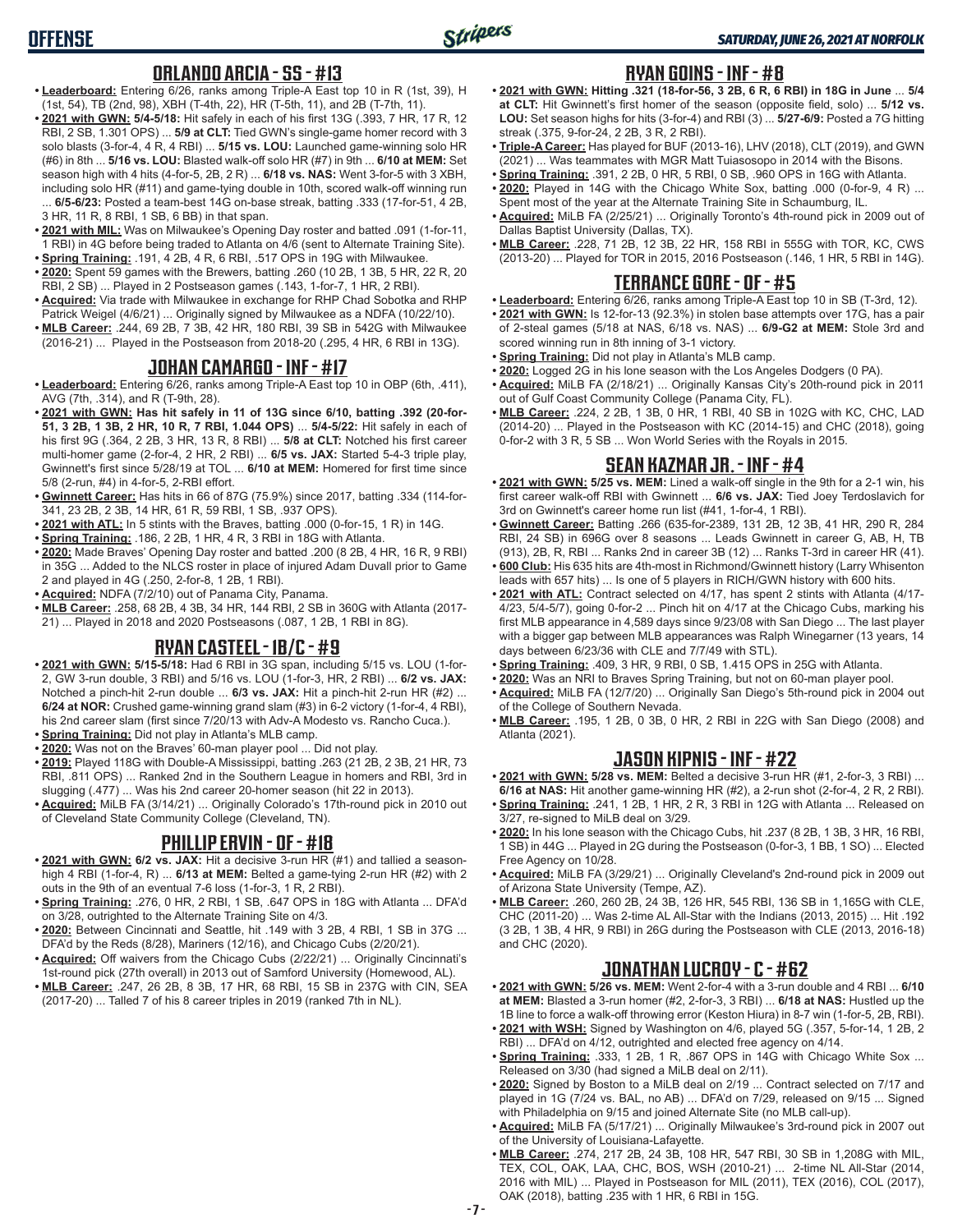### **JONATHAN MORALES - C - #20**

- **• 2021 with GWN: 5/7 at CLT:** Tied his single-game career high with 5 RBI, going 2-for-6 with a 3-run HR (#1) in the 9th.
- **• Spring Training:** .250, 0 HR, 1 RBI, 0 SB, 1.200 OPS in 12G with Atlanta.
- **• 2020:** Spent entire year at Braves Alternate Site in Gwinnett (no MLB debut) ... Played for Caguas of the Puerto Rican Winter League (.394, 3 HR, 9 RBI in 13G), earning PWL Postseason All-Star honors.
- **• 2019:** Hit .240 (13 2B, 2 HR, 27 R, 25 RBI) in 80G between Double-A Mississippi and Gwinnett ... Logged 1 game during the IL Playoffs (0-for-1, BB).
- **• Acquired:** Braves' 25th-round pick in 2015 out of Miami-Dade Community College.

#### **CRISTIAN PACHE - OF - #15**

**• MLB.com Prospect Ranks:** #1 (Braves Top 30), #10 (Top 100).

**OFFENSE**

- **• 2021 with GWN: 5/29-6/1:** Joined Stripers on a rehab assignment, played 1G before being activated and optioned on 6/2 ... **6/5 vs. JAX:** Went 3-for-6 with 2 doubles, including game-tying 2-run double in 9th ... **6/10 at MEM:** Tallied his first career multi-homer game (3-for-5, 2 HR, 3 R, 4 RBI).
- **• 2021 with ATL:** On Atlanta's Opening Day roster for the first time ... Hit .111 (3 2B, 1 HR, 6 R, 4 RBI) in 22G ... Placed on IL twice, on 4/14 and 5/14 ... Was at the Alternate Training Site from 4/24-4/30.
- **• Spring Training:** .184, 2 2B, 1 3B, 4 R, 3 RBI, 2 SB in 17G with Atlanta.
- **• 2020:** Spent most of the year at the Braves Alternate Training Site ... Made his MLB debut on 8/21 vs. Philadelphia (1-for-4) ... Played just 2G during regular season (.250) ... Also made MLB Postseason debut (.182, 1 2B, 1 HR, 4 R, 4 RBI in 12G).
- **• 2019:** Between Mississippi (104G) and Gwinnett (26G), hit .277 (36 2B, 9 3B, 12 HR, 63 R, 61 RBI, 8 SB, .802 OPS) in 130G ... Named a Southern League Postseason All-Star and MLB All-Star Futures Game participant.
- **• Acquired:** NDFA (7/4/15) out of Santo Domingo Centro, D.R.
- **• MLB Career:** .119, 3 2B, 0 3B, 1 HR, 4 RBI, 0 SB in 24G with Atlanta (2020-21).

#### **YOLMER SANCHEZ - INF - #2**

- **• 2021 with GWN: 5/7 at CLT:** Went 3-for-5 with 3 runs, 3 RBI and Gwinnett's first triple of the year ... **6/9-G2 at MEM:** Stole home plate as part of a double-steal with Drew Waters, scored the tying run in 3-1 win (1-for-2, R, SB) ... **6/16 vs. NAS:** After going 30G without a homer, launched his 1st of the year (3-run, 1-for-2, 3 RBI).
- **• Spring Training:** .190, 0 XBH, 2 RBI, 1 SB, .451 OPS in 15G with Baltimore ... DFA'd on 3/27, released on 3/30.
- **• 2020:** Played 11G with the Chicago White Sox, batting .313 (3 2B, 1 HR, 1 RBI, 1.164 OPS) ... Made his MLB Postseason debut in the ALWCS (1G, no at-bat).
- **• Acquired:** MiLB FA (3/31/21) ... Originally a NDFA with Chi. White Sox (5/29/09).
- **• MLB Career:** .245, 113 2B, 24 3B, 32 HR, 215 RBI, 30 SB in 657G with the Chicago White Sox (2014-20) ... Won an AL Gold Glove in 2019 (.987 FPCT at 2B).

## **TRAVIS SNIDER - OF/INF - #26**

- **• 2021 with GWN: 5/5-5/9:** Drew 8 walks in his first 3G ... **6/3 vs. JAX:** Recorded his first multi-hit game (2-for-3, R) ... **6/18 vs. NAS:** Homered for the first time since 5/7 at CLT, a solo shot (#2) as part of a 6-run comeback in 8-7 win (1-for-3, 2 RBI). **• Spring Training:** Did not play in Atlanta's MLB camp.
- **• 2020:** Signed by Miami on 7/24 and reported to the Marlins' Alternate Training Site in Jupiter, FL, but was released on 8/27 and did not reach the Majors.
- **• 2019:** Played for Triple-A Reno in Arizona's system (.294, 22 2B, 4 3B, 11 HR, 41 RBI, 3 SB, .899 OPS in 93G).
- **• Acquired:** MiLB FA (2/26/21) ... Originally Toronto's 1st-round pick (14th overall) in 2006 out of Henry M. Jackson High School (Mill Creek, WA).
- **• MLB Career:** .244, 100 2B, 7 3B, 54 HR, 212 RBI, 22 SB in 630G with TOR, PIT (2008-15) ... Played for PIT in the Postseason from 2013-15 (.250, 1-for-4 in 3G).

#### **DREW WATERS - OF - #11**

- **• Leaderboard:** Entering 6/26, ranks among Triple-A East top 10 in SB (T-6th, 10).
- **• MLB.com Prospect Ranks:** #2 (Braves Top 30), #26 (Top 100 Prospects).
- **• 2021 with GWN: 5/15-6/10:** Hit .316 (25-for-79, 4 2B, 3 HR, 16 R, 9 RBI, 6 SB, .906 OPS) in 21G ... **5/18 at NAS:** Recorded his first career multi-HR game (3-for-5, 2 HR, 3 RBI) and became the first GWN player to homer from both sides of the plate since Mel Rojas Jr. (7/7/16 at CLT) ... **5/19 at NAS:** Fell a triple shy of the cycle in his first 4-hit game at Triple-A (4-for-5, 2B, HR, 2 R, 2 RBI, 2 SB) ... **6/9-G2 at MEM:** Lined RBI single in 8th (2-for-3, R, RBI) for last-at-bat 3-1 win.
- **• Spring Training:** .500, 1 2B, 0 HR, 2 RBI, 1 SB in 4G with Atlanta.
- **• 2020:** Spent entire year at Braves Alternate Site in Gwinnett (no MLB debut).
- **• 2019:** Hit .309 (40 2B, 9 3B, 7 HR, 80 R, 52 RBI, 16 SB) in 134G with Double-A Mississippi and Gwinnett ... Won Southern League Batting Title (.319, best in MIS history) and Most Valuable Player (1st in MIS history) ... Ranked among MiLB top 5 in doubles (T-3rd, 40) and hits (5th, 163).
- **• Acquired:** Braves' 2nd-round pick in 2017 out of Etowah High School (Woodstock, GA) ... Named Gatorade Georgia Baseball Player of the Year in 2017.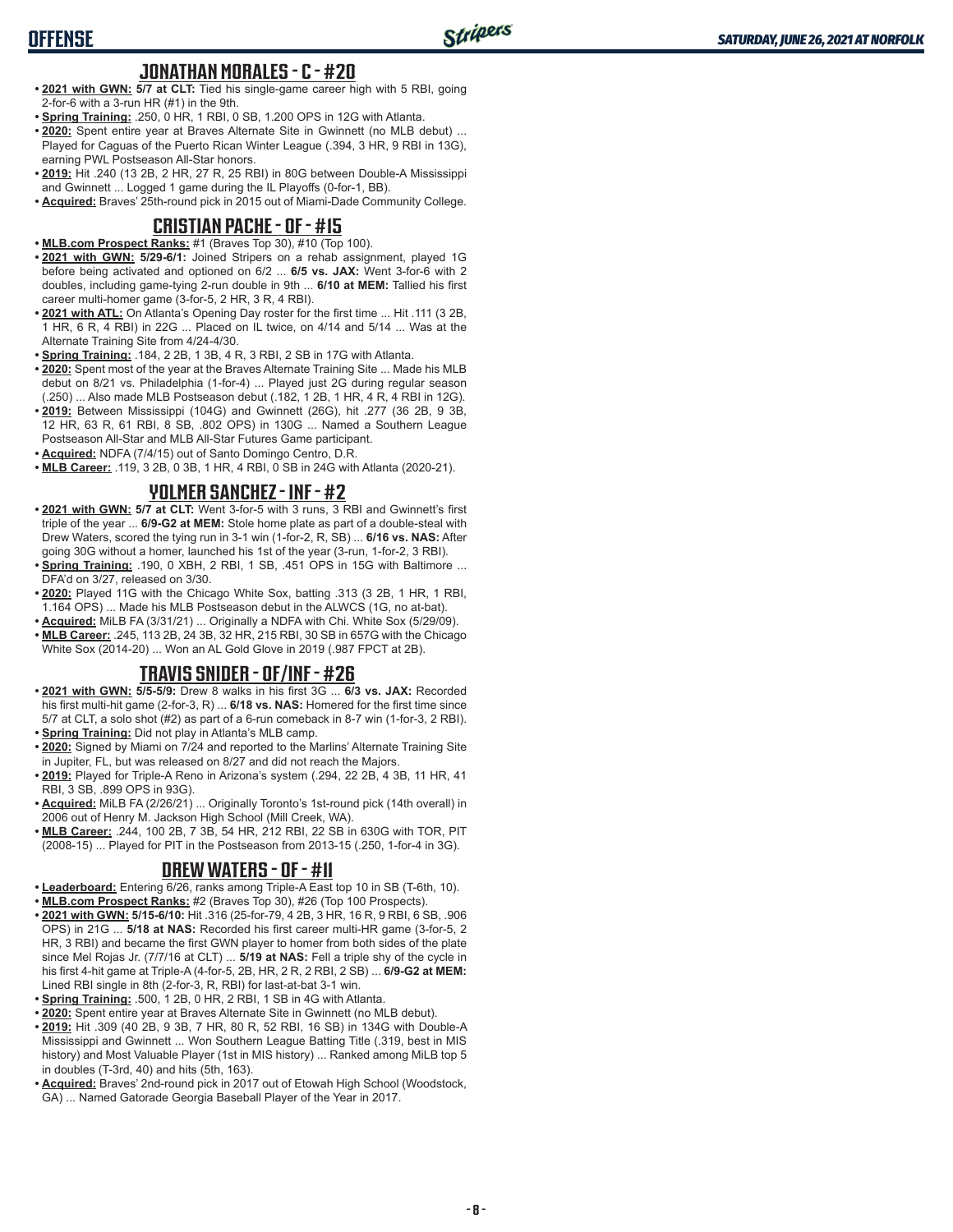## **SEASON SUMMARY**



**HITTING (GAME):**

### **TEAM HIGHS & LOWS**

| <b>OFFENSE:</b>                                            |  |
|------------------------------------------------------------|--|
|                                                            |  |
|                                                            |  |
|                                                            |  |
|                                                            |  |
|                                                            |  |
|                                                            |  |
|                                                            |  |
|                                                            |  |
|                                                            |  |
|                                                            |  |
|                                                            |  |
|                                                            |  |
|                                                            |  |
|                                                            |  |
|                                                            |  |
|                                                            |  |
| <b>PITCHING:</b>                                           |  |
|                                                            |  |
|                                                            |  |
|                                                            |  |
|                                                            |  |
|                                                            |  |
|                                                            |  |
|                                                            |  |
| Most Home Runs Allowed, Game 3 (5x, last: 6/25 at Norfolk) |  |
|                                                            |  |

Most Wild Pitches, Game ............................................ 3 (3x, last: 5/21 at Nashville)

Most Double Plays Turned, Game .............................3 (2x, last: 5/29 vs. Memphis) Most Triple Plays Turned, Game .......................................... 1 (6/5 vs. Jacksonville) Most Errors, Game ..................................................................3 (5/15 vs. Louisville) Most Stolen Bases Allowed, Game ......................................... 3 (6/17 vs. Nashville) Most Caught Stealing, Game ...................................... 1 (7x, last: 6/11 at Memphis)

**TEAM MISCELLANEOUS** Largest Margin of Victory........................................ 18 Runs (5/7 at Charlotte, 19-1) Largest Margin of Defeat ....................................... 6 Runs (6/23-G1 at Norfolk, 3-9) Largest Comeback Win ................................... 6 Runs (6/18 vs. Nashville, 0-6, 8-7) Largest Blown Lead (Loss)...................3 Runs (2x, last: 6/13 at Memphis, 4-1, 6-7) Longest Game, Innings .............................................................12 (5/4 at Charlotte) Longest Game, Time ..............................................................4:26 (5/4 at Charlotte) Longest 9.0-Inning Game, Time ...........................................3:41 (6/11 at Memphis) Shortest 9.0-Inning Game, Time ..........................................2:09 (5/22 at Nashville) Largest Home Attendance ................................................ 4,184 (6/18 vs. Nashville) Largest Road Attendance .................................................10,716 (5/22 at Nashville) Longest Total Delay..............................................................1:15 (6/11 at Memphis) Long Multi-Game Scoring Drought .........................................18 Innings (5/22-5/25) Long Multi-Game Scoreless Streak ..........................................16 Innings (6/9-6/11)

#### **INDIVIDUAL HIGHS & LOWS**

| PITCHING (GAME): |                                                      |
|------------------|------------------------------------------------------|
|                  |                                                      |
|                  |                                                      |
|                  |                                                      |
|                  |                                                      |
|                  |                                                      |
|                  |                                                      |
|                  |                                                      |
|                  |                                                      |
|                  |                                                      |
|                  |                                                      |
|                  |                                                      |
|                  |                                                      |
|                  |                                                      |
|                  |                                                      |
|                  | Low-Run 9.0 IP CG ………………………………………………………………………………None |

#### **DEFENSE (GAME):**

#### **STREAKS**

|  |  | OFFENSIVE (LONGEST IN 2021 ONLY): |
|--|--|-----------------------------------|
|--|--|-----------------------------------|

#### **PITCHING (LONGEST IN 2021 ONLY):**

| <u>THE MINE (2010201 IN 2021 ONE I A</u> |  |
|------------------------------------------|--|
|                                          |  |
|                                          |  |
|                                          |  |
|                                          |  |
|                                          |  |
|                                          |  |

### **LAST TIME IT HAPPENED (GWINNETT REGULAR-SEASON HISTORY)**

#### **INDIVIDUAL OFFENSE:**

**DEFENSE:**

|                             | Back-to-Back-to-Back Homers  Arcia/Camargo/Demeritte (5/8/21 at Charlotte) |
|-----------------------------|----------------------------------------------------------------------------|
|                             |                                                                            |
|                             |                                                                            |
|                             |                                                                            |
|                             |                                                                            |
|                             |                                                                            |
|                             |                                                                            |
|                             |                                                                            |
|                             |                                                                            |
|                             |                                                                            |
|                             |                                                                            |
|                             |                                                                            |
| <b>INDIVIDUAL PITCHING:</b> |                                                                            |
|                             |                                                                            |

| 9.0-Inning No-Hitter (Comb.) Wooten/Marksberry/Ramirez (6/30/16 at Louisville) |  |
|--------------------------------------------------------------------------------|--|
|                                                                                |  |
|                                                                                |  |
| 21 Consecutive Saves Converted Jairo Asencio (9/6/09-8/8/11)                   |  |
| 25.0-Inning Scoreless Streak Stephen Marek, 25.1 IP (6/6/10-8/2/10)            |  |
|                                                                                |  |

## **TEAM OFFENSE:**

| <b>TEAM PITCHING:</b> |  |
|-----------------------|--|
|                       |  |
|                       |  |
|                       |  |
|                       |  |
|                       |  |
|                       |  |
|                       |  |
|                       |  |
| <b>TEAM DEFENSE:</b>  |  |
|                       |  |

# Commit 5 Errors ..........................................................................8/17/10 vs. Norfolk

| <b>TEAM MISCELLANEOUS:</b> |  |
|----------------------------|--|
|                            |  |
|                            |  |